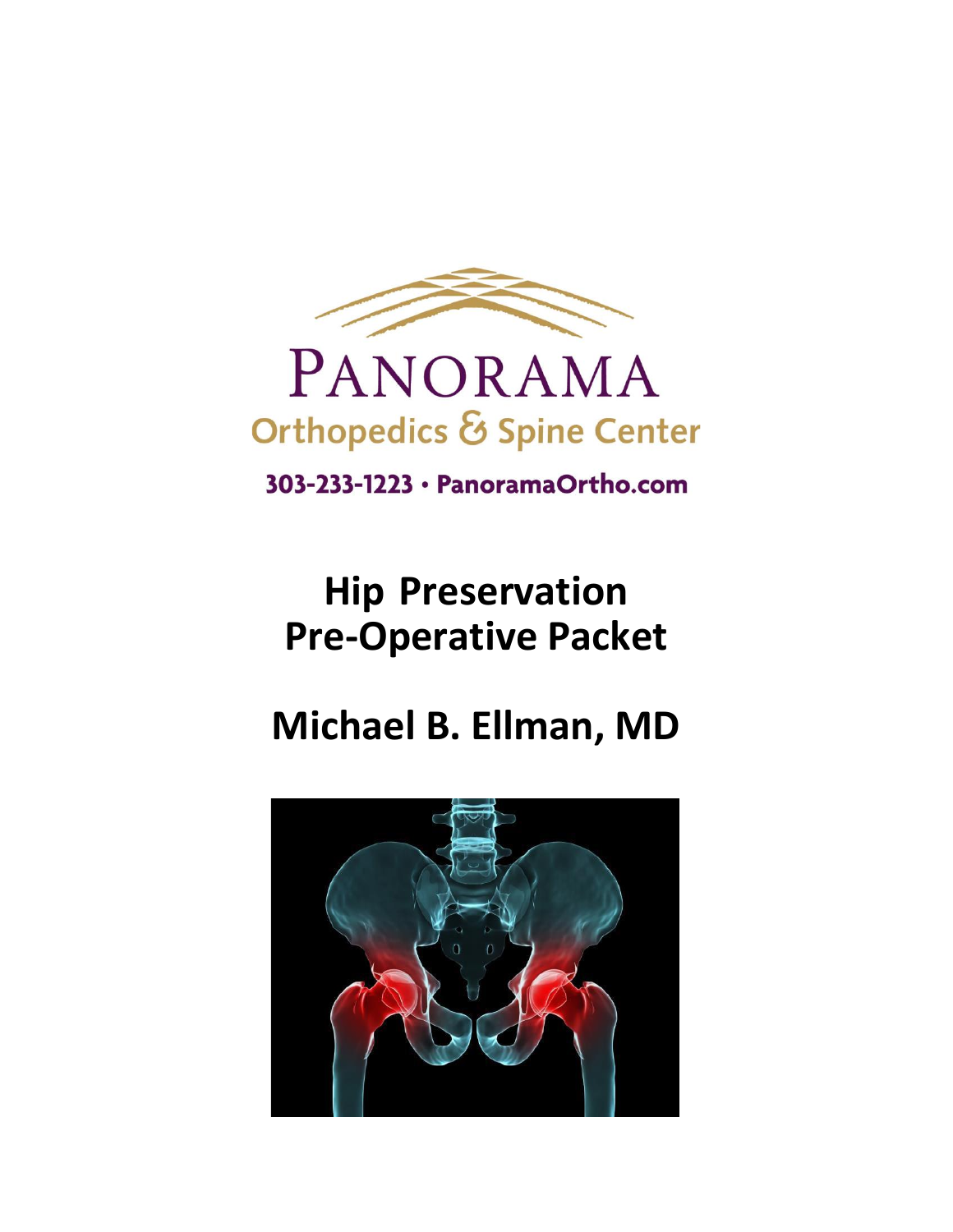

Dear Patient,

Thank you for choosing Dr. Michael Ellman at Panorama Orthopedics to address your medical needs. We are honored to be able to help you throughout your journey. It is important to know that you will have a great deal of support & guidance throughout this process. Your team of specialists includes Dr. Ellman, Nicole Anderson PA-C, Barbara Wright PA-C and Molly Bryan PA-C (Physician Assistants), Samantha Gutierrez (medical and office assistant), the Panorama Orthopedics staff, and your Physical Therapists. As an approved candidate for hip arthroscopy, Dr. Ellman has confidence in your potential for success. Together, we will set realistic goals to get you to your desirable level of function. It is the mission of this team to work together with you to help you reach your goals.

*You* are the most crucial member of the team and your active participation is invaluable to the ultimate success of your surgery. Without your commitment to reach your goals and you providing feedback along the way, other team members cannot operate as effectively in their roles. We all rely on you to provide input on what you feel is working, what may not be beneficial, and how you are best motivated.

From our experience, you can expect a challenging yet rewarding road ahead. While no two patients are the same, all experience highs and lows along the way. We encourage you to build friendships with fellow patients, but caution you in comparing yourself or your progress with other patients. You have a unique medical history, injury, surgical procedure, body type, and goals, and your road to recovery will differ from others. The ultimate goal for everyone is to return to their pre-injury level and to stay there, not just how quickly you get there. This requires a progressive return that allows for complete healing of the repaired tissues and a re-balancing of all muscles involved.

We look forward to working with you and encourage you to play an active role in the process.

Sincerely,

Michael B. Ellman, MD, and our Panorama Team Sports Medicine | Hip Arthroscopy Website: [www.panoramaortho.com](http://www.panoramaortho.com/) Email: drellmanpc@panoramaortho.com Office: [303-233-1223](tel:303-233-1223)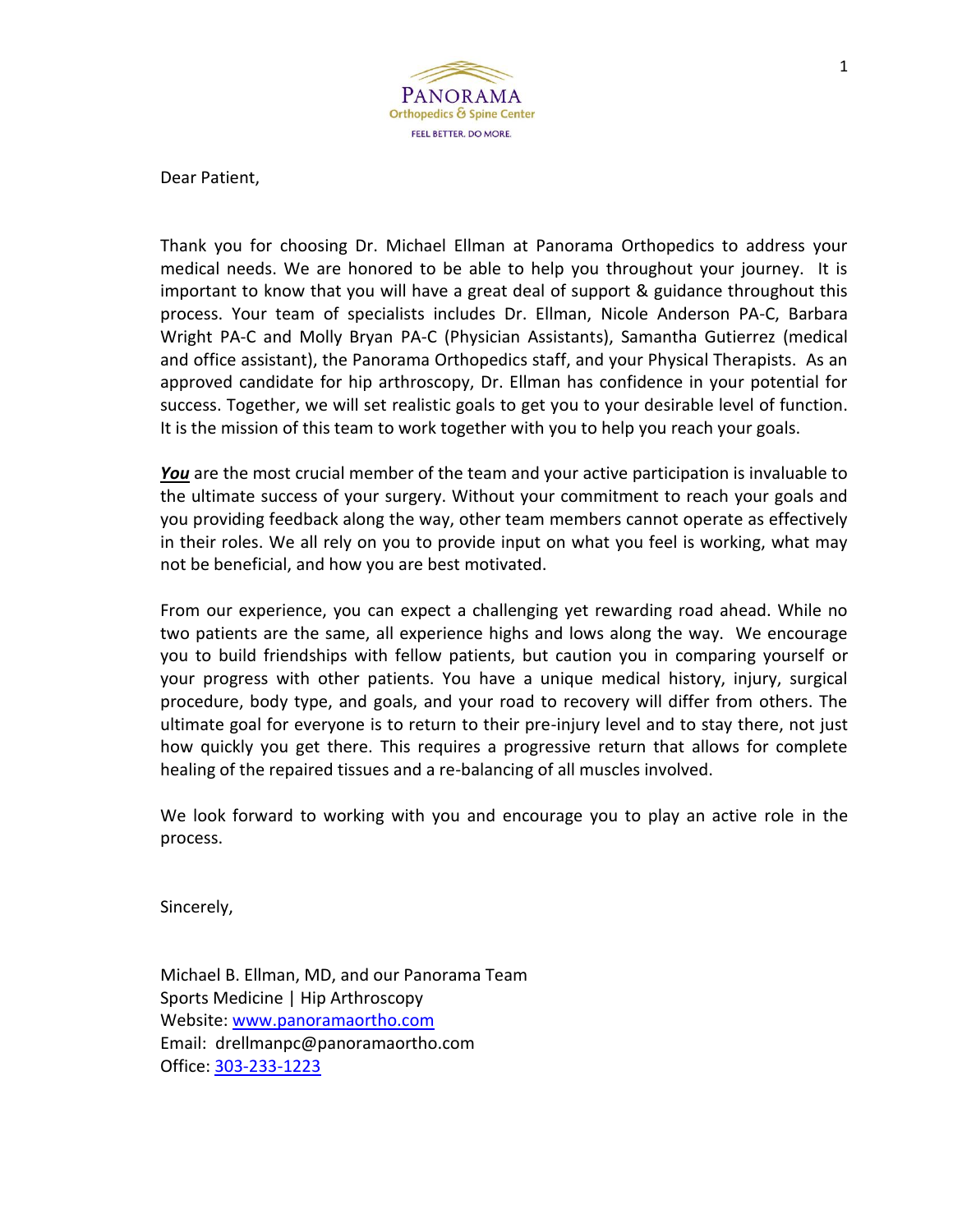

# **Contact Information for Dr. Michael Ellman**

Clinical Liaison/Surgery Scheduler: Samantha Gutierrez

Phone: 303-233-1223 Ext: 6605

Fax: 720-497-6730

Email: [drellmanpc@panoramaortho.com](mailto:drellmanpc@panoramaortho.com)

| Department                                                                        | Reasons to call                                                                                                                                                            | <b>Contact Information</b>                                                                                                                                                       |  |  |
|-----------------------------------------------------------------------------------|----------------------------------------------------------------------------------------------------------------------------------------------------------------------------|----------------------------------------------------------------------------------------------------------------------------------------------------------------------------------|--|--|
| <b>Care Navigation (Triage</b><br>Dept)<br>$(7am-5pm M-F)$<br>*Excluding Holidays | Medical questions or<br>$\bullet$<br>concerns that require<br>immediate attention                                                                                          | Call: 303-233-1223<br>Extension 1100                                                                                                                                             |  |  |
| <b>Prescription Line</b><br>(8am-3pm M-F)<br>*Excluding Holidays                  | Refills for prescriptions<br>$\bullet$<br>Change in prescriptions                                                                                                          | Call: 720-497-6662<br>(Requests after 3pm are handled<br>the next business day)                                                                                                  |  |  |
| <b>Appointment Scheduling</b><br>$(7am-5pm M-F)$<br>*Excluding Holidays           | Schedule follow up<br>$\bullet$<br>appointments and<br>office visits<br>Answers questions<br>regarding patient appts                                                       | Call: 303-233-1223<br>Option 2, then option 1                                                                                                                                    |  |  |
| Disability/FMLA<br>Paperwork                                                      | Questions and concerns<br>$\bullet$<br>regarding disability,<br>FMLA, return to work<br>paperwork                                                                          | Fax forms to: 720-497-6730<br>Email:<br>drellmanpc@panoramaortho.com or<br>drop off paperwork in person at any<br>office<br>**Please allow 5-7 business days for<br>completion** |  |  |
| <b>Pre-Authorizations</b><br>(9am-4:30pm M-F)<br>*Excluding Holidays              | Insurance authorization<br>$\bullet$<br>questions and concerns<br>regarding surgery,<br>injections and imaging<br>ordered by physician<br>(MRI, CT, ultrasounds,<br>EMG's) | Call: 303-233-1223<br>Extension 1011                                                                                                                                             |  |  |
| Panorama<br><b>Physical Therapy</b>                                               | Schedule physical<br>therapy appointments<br>Questions or concerns<br>for your Therapist                                                                                   | Centralized Scheduling Office 303-274-<br>7330                                                                                                                                   |  |  |
| <b>Billing and Customer</b><br><b>Service Office</b>                              | Questions on Insurance<br>$\bullet$<br>or Billing                                                                                                                          | 720-497-6637                                                                                                                                                                     |  |  |
| <b>Ortho Colorado Hospital</b>                                                    | Pre-Admit Testing<br>$\bullet$<br>Questions<br>Check-in and Surgery<br>Times                                                                                               | 720-321-5450<br>720-321-5170                                                                                                                                                     |  |  |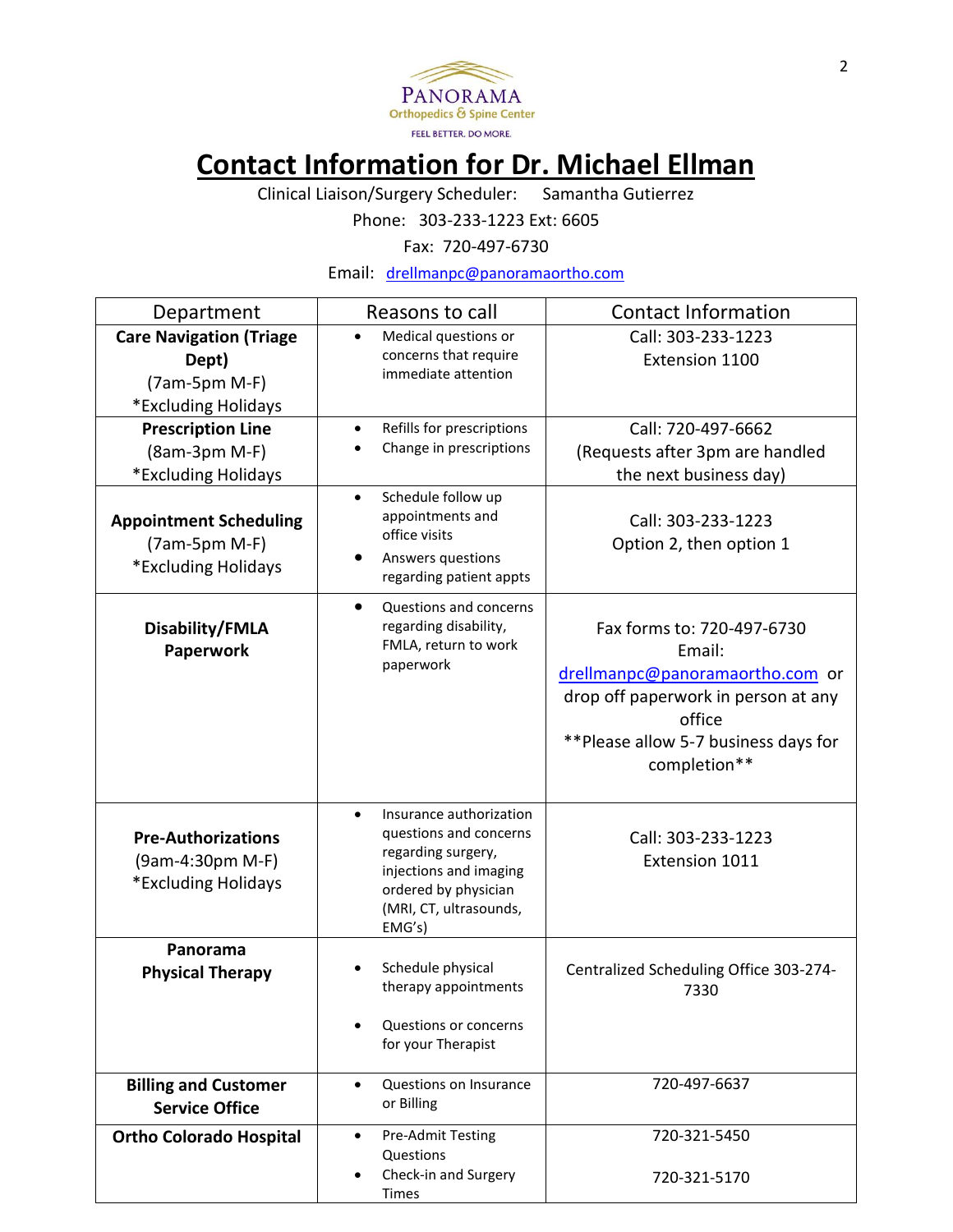

| <b>Littleton Hospital</b>             | <b>General Questions</b><br>$\bullet$<br>Check-in and Surgery<br><b>Times</b> | 303-730-8900 (main hospital line)  |
|---------------------------------------|-------------------------------------------------------------------------------|------------------------------------|
| <b>South Denver Surgery</b><br>Center | <b>General Questions</b><br>Check-in and Surgery<br><b>Times</b>              | 720-360-3400 (main line)           |
| <b>CPM Questions</b>                  | Questions about CPM,<br>problems with CPM                                     | 1-800-845-6364                     |
| <b>Hip Brace Questions</b>            | Questions about use of<br>hip brace / settings                                | DME staff<br>P: 303-233-1223 x1600 |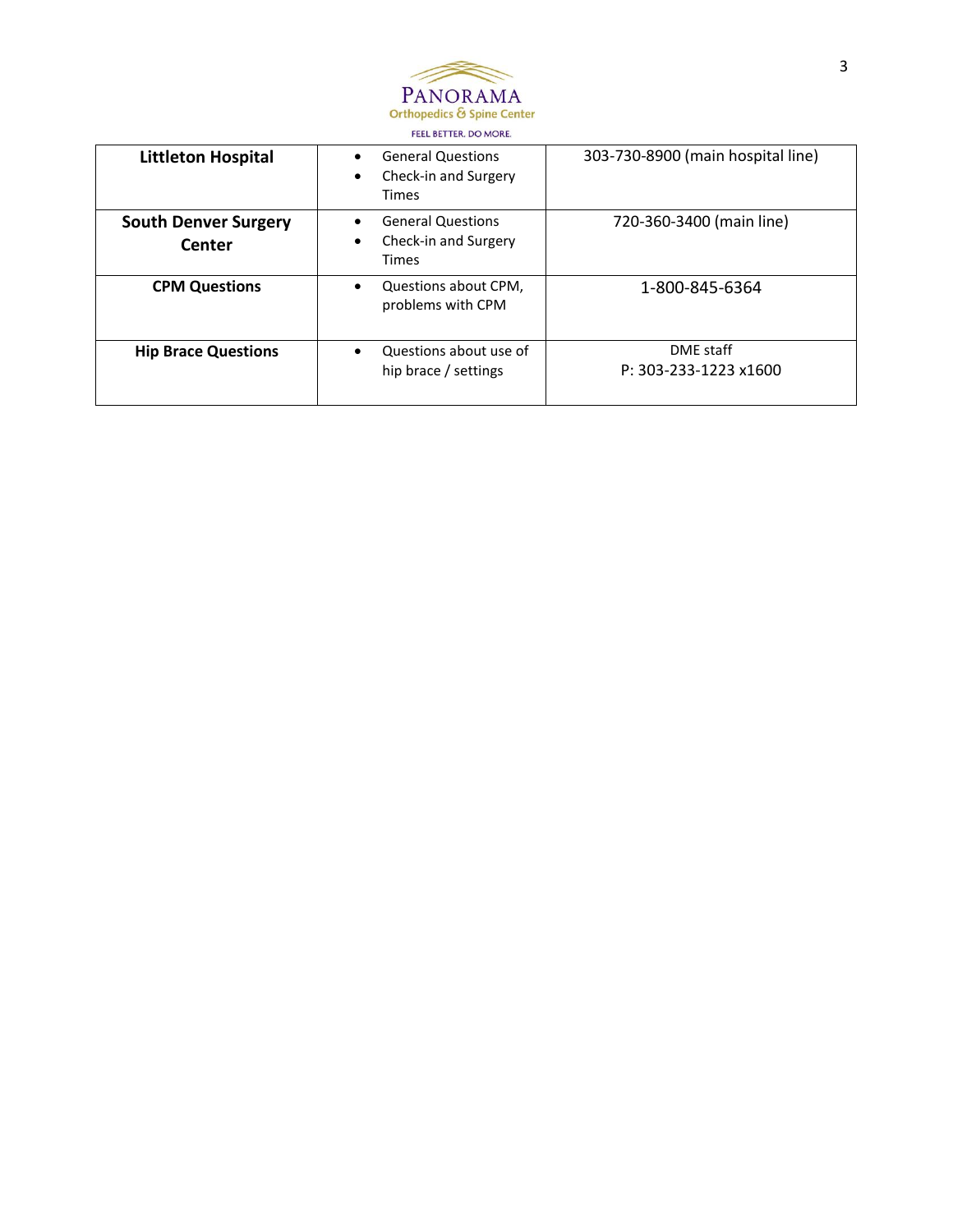

# **Important Surgery Instructions**

# **Preoperative Instructions**

Please follow these instructions carefully. If you have any questions, please contact a member of Dr. Ellman's team at (303) 233-1223, ext 6605.

## **SURGERY SCHEDULING**

Thank you for choosing to schedule surgery with Dr. Michael B. Ellman. We are excited to be involved in your surgical experience. In preparation for your surgery, we would like to inform you of all the necessary steps to be completed prior to your procedure.

- $\circ$  Once you decide to proceed with surgery, you will need to contact Samantha Gutierrez to set up a surgical date. We then submit the surgery order to your insurance for approval. Please note, Dr. Ellman's schedule books up rapidly and he is typically booked out 1-2 months for hip arthroscopy. We will do our best to accommodate your needs and time requests.
- $\circ$  If you do not hear from our schedulers within 1-2 weeks of scheduling your surgery, please call 303-233-1223; ext 6605 or email drellmanpc@panoramaortho.com
- $\circ$  Once you schedule a surgical date, you will receive a call from a hospital administrator approximately 2 days prior to your surgery to inform you of the specific time of your surgery, including check-in time and hospital directions and information.
- o We operate at several locations. Please make note of which facility your surgery will be performed. These are the locations we operate out of:
	- o **OrthoColorado Hospital** (connected to St. Anthony's Hospital)
		- $\blacksquare$  11650 W. 2<sup>nd</sup> Place Lakewood, CO 80228
			-
	- o **Littleton Adventist Hospital**
		- 7700 S. Braodway Littleton, CO 80122
	- o **South Denver Surgery Center** 
		- 300 E. Mineral Avenue, Suite 9 Littleton, CO 80122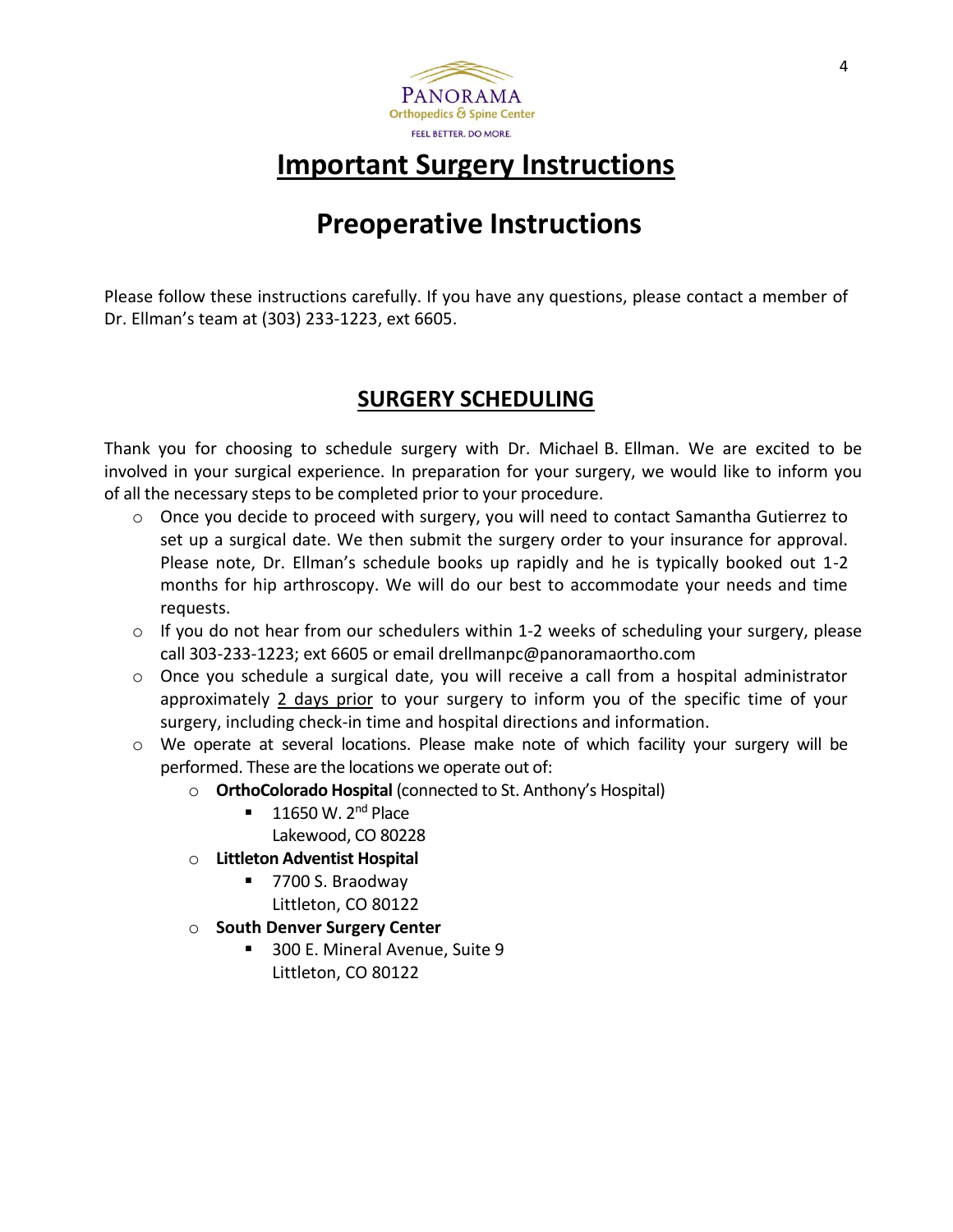

## **Preoperative Checklist**

## **2-4 WEEKS PRIOR TO SURGERY:**

- o **For patients with underlying medical conditions (i.e. heart disease, diabetes, etc), a preoperative clearance must be obtained by your primary care physician within 30 days of your scheduled procedure.**
- o Cancel any dental appointments within 6 weeks of your surgery.
- o Notify Dr. Ellman if you are having any medical procedures done within 6 weeks of your surgery.
- $\circ$  Avoid any cortisone injection into the affected hip within 6 weeks of your surgery.
- o **Discontinue birth control 1 month prior to your surgery.**
- o Adjust work/social schedule accordingly during your anticipated recovery time.
- o Practice the exercises listed at the end of this packet as these will help with your strength after surgery.
- o If you smoke, you should attempt to stop smoking. If you cannot stop smoking permanently, if you can abstain for 24 hours before surgery, this is of benefit. It is essential to not smoke for at least 48 hours after surgery to aid in the healing process.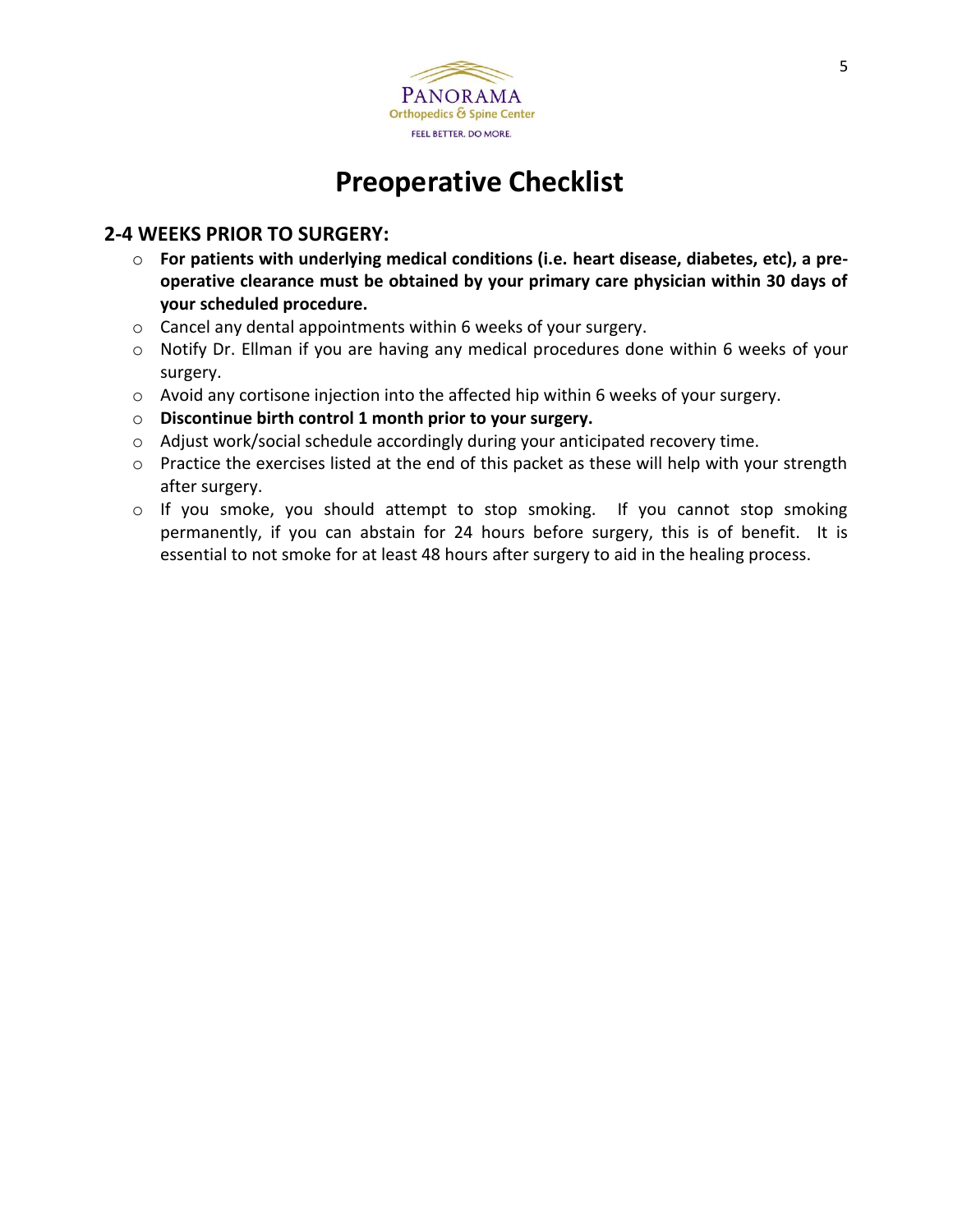

### **1 WEEK PRIOR TO SURGERY:**

- $\circ$  Notify Dr. Ellman if there has been a change in your medical condition (cold, infection, fever, etc.) prior to surgery. It may be necessary to reschedule your surgery.
- o Arrange for a family member or friend to accompany you to the hospital on the day of surgery, and for someone to stay with you for the first night you return home (typically the day of surgery).
- o Please discontinue NSAID medications such as ibuprofen, and Aleve **TWO WEEKS** prior to surgery. Discontinue all over-the-counter herbal medications or dietary supplements **TWO WEEKS** prior to surgery. Discontinue all blood-thinners (Aspirin, Plavix, Coumadin, etc) **ONE WEEK** prior to surgery. You may continue taking Celebrex, Tylenol, tramadol (Ultram), and pain killers (ie. Vicodin/Norco) up until the day before surgery. We have a list of medications to discontinue prior to surgery if there are any questions.
- o You should receive a call **within 2-3 days** of your surgery to discuss your **hip brace and CPM machine.** If you do not receive a phone call, please contact the numbers available on the contact sheet in this packet.

## **DAY BEFORE SURGERY/DAY OF SURGERY:**

- o Stay well hydrated the day before surgery. Drink plenty of fluids including water, Gatorade and juice. Avoid alcohol.
- $\circ$  If you have a cold, fever, or upper respiratory infection before your surgery, please call the office and inform Dr. Ellman's team.
- o *DO NOT EAT OR DRINK ANYTHING AFTER MIDNIGHT BEFORE YOUR SURGERY OR YOUR CASE WILL BE CANCELLED.*
- $\circ$  You may take your regular medications such as high blood pressure medicines, thyroid medicines, seizure medications, and any cardiovascular medications the morning of surgery with a small sip of water.
- o What to bring to surgery: **Insurance card, Photo ID, a list of your regular medications and doses**, athletic shoes, extra shorts, sweat pants or pants that are easy to put on and take off, **crutches** and **hip brace,** and an extra bag to be used after surgery for equipment and postoperative information.
- $\circ$  Arrive at the hospital front desk as instructed. Plan to arrive at the hospital 2 hours before your scheduled surgical time.
- o Hip arthroscopy is typically an **OUTPATIENT** surgery, so arrange for a ride home the day of surgery. In some cases, it is acceptable to stay in the hospital overnight if needed.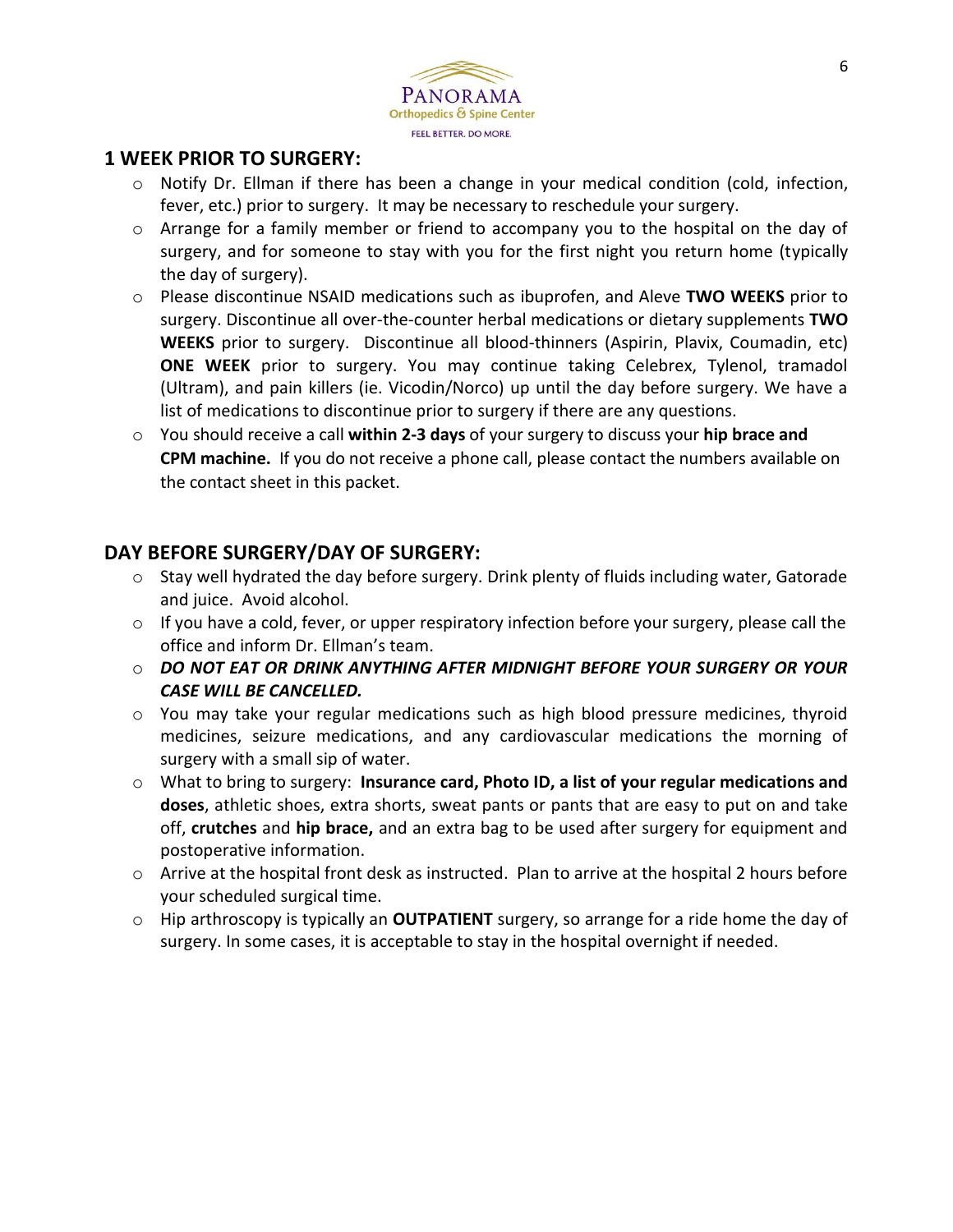

### **AFTER SURGERY**

We require a CPM machine and a hip brace to use after surgery, and you will be contacted prior to surgery to set these up. Please make sure you are educated in how to use the brace and CPM machine. Also, we recommend an ice machine to help control swelling, help with pain control, and speed healing. The ice machine is not covered by insurance but we feel it is helpful in healing following your procedure. It is your choice if you would like to purchase the ice machine. We will be happy to set you up with an ice machine at any of our office locations.

## **POSTOPERATIVE APPOINTMENTS**

We will schedule your first postoperative visit for you when we schedule your surgery. You will be seen between 1 and 2 weeks after surgery, and then again at approximately 6 weeks and 12 weeks postoperatively. Please call the scheduling desk at 303-233-1223 to schedule your postoperative appointments or if you have any questions.

## **PLEASE NOTE:**

There are several unlisted hip procedures (CPT code 29999/27299) that are deemed medically necessary per Dr. Ellman's expertise to achieve optimal outcomes following surgery. Unfortunately, these services are still considered "investigational or unproven" by insurance companies and are note reimbursed. Please read Dr. Ellman's non-covered service waiver form for further details. You may contact our billing department for any questions regarding this fee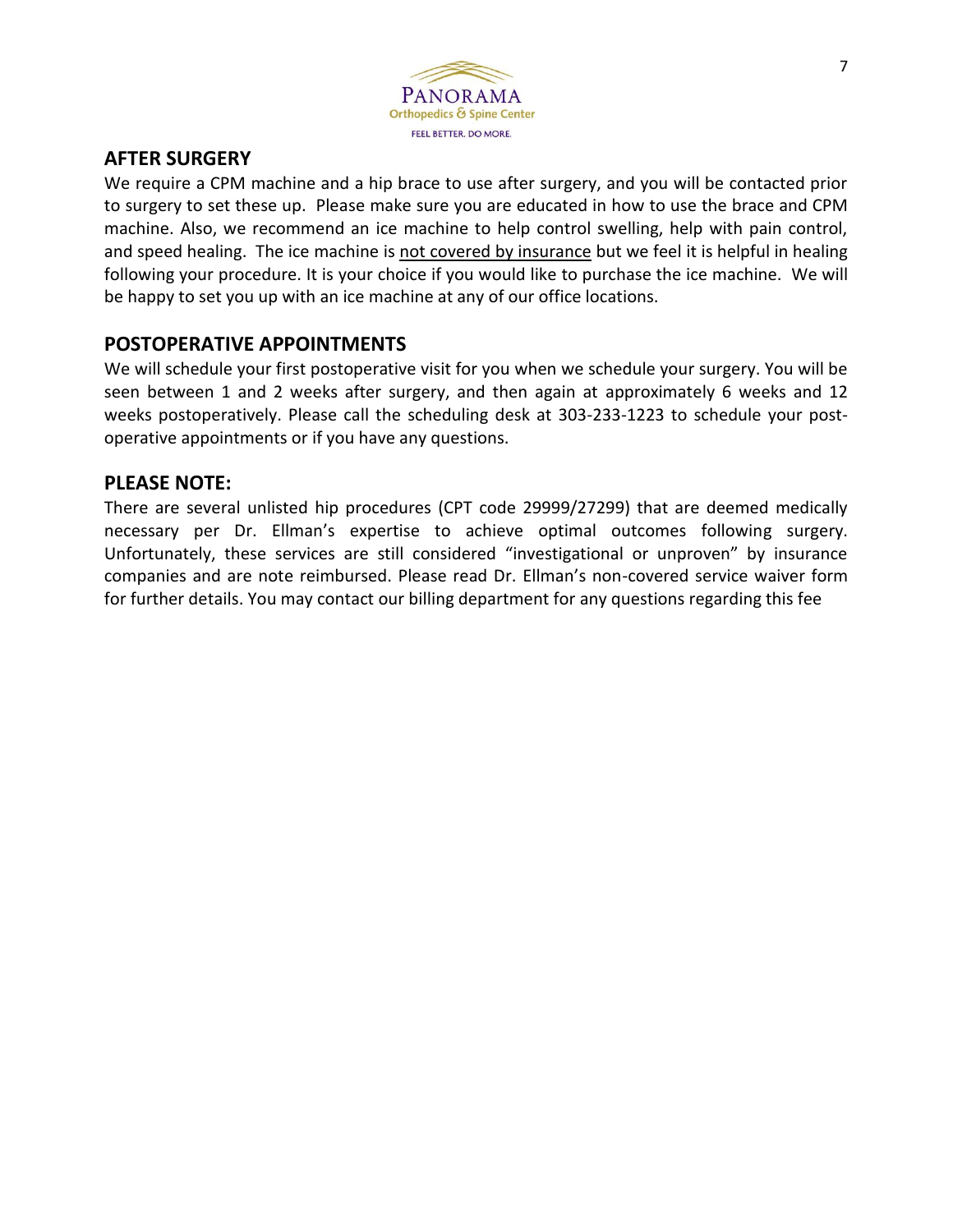

#### **Hip Arthroscopy Non-Covered Service Waiver**

| Patient Name                 | DOB: |
|------------------------------|------|
| Responsible Party (if minor) |      |

#### **Non-Covered Service Waiver**

**[ ] Standard Flat Fee**: There are several unlisted hip procedures (CPT code 29999/27299) that are deemed medically necessary per Dr. Ellman's expertise to achieve optimal outcomes following surgery. The following procedures have been demonstrated in the literature to result in improved clinical outcomes following hip arthroscopy:

- Capsular Repair
- Capsular Imbrication or Plication
- AIIS or Subspine Decompression

At least one of these procedures is performed in every case by Dr. Ellman. Unfortunately, these services are still considered "investigational or unproven" by insurance companies and are not reimbursed. Therefore, Panorama will collect a flat fee of \$1000 *before* your hip arthroscopy procedure. This fee is required to continue the surgical process with Dr. Ellman.

I understand that I am responsible for the standard flat fee payment of \$1000 prior to my hip arthroscopy procedure.

**Signature of Responsible Party Date**

\_\_\_\_\_\_\_\_\_\_\_\_\_\_\_\_\_\_\_\_\_\_\_\_\_\_\_\_\_\_\_\_\_\_\_\_\_\_\_\_\_\_

**[ ] Labral Reconstruction**: In some cases, Dr. Ellman may perform a **labral reconstruction** procedure. A labral reconstruction may be performed in revision settings if a labral repair or debridement has previously failed, or in rare primary settings when the labrum is too severely damaged to repair. During this procedure, a graft is used to reconstruct a new labrum from cadaver tissue. Labral reconstruction procedures are considered "investigational" by some insurance companies, despite studies demonstrating excellent success rates. If Dr. Ellman performs a labral reconstruction in your hip, you may be charged an additional \$1,500 *after* surgery to cover costs associated with the procedure. We will always attempt to charge your insurance company first, but if they elect not to pay, you may be responsible for payment following surgery.

I understand that, in the event of a labral reconstruction procedure, I may be charged an additional \$1,500 following surgery to cover costs associated with the procedure.

\_\_\_\_\_\_\_\_\_\_\_\_\_\_\_\_\_\_\_\_\_\_\_\_\_\_\_\_\_\_\_\_\_\_\_\_\_\_\_\_\_\_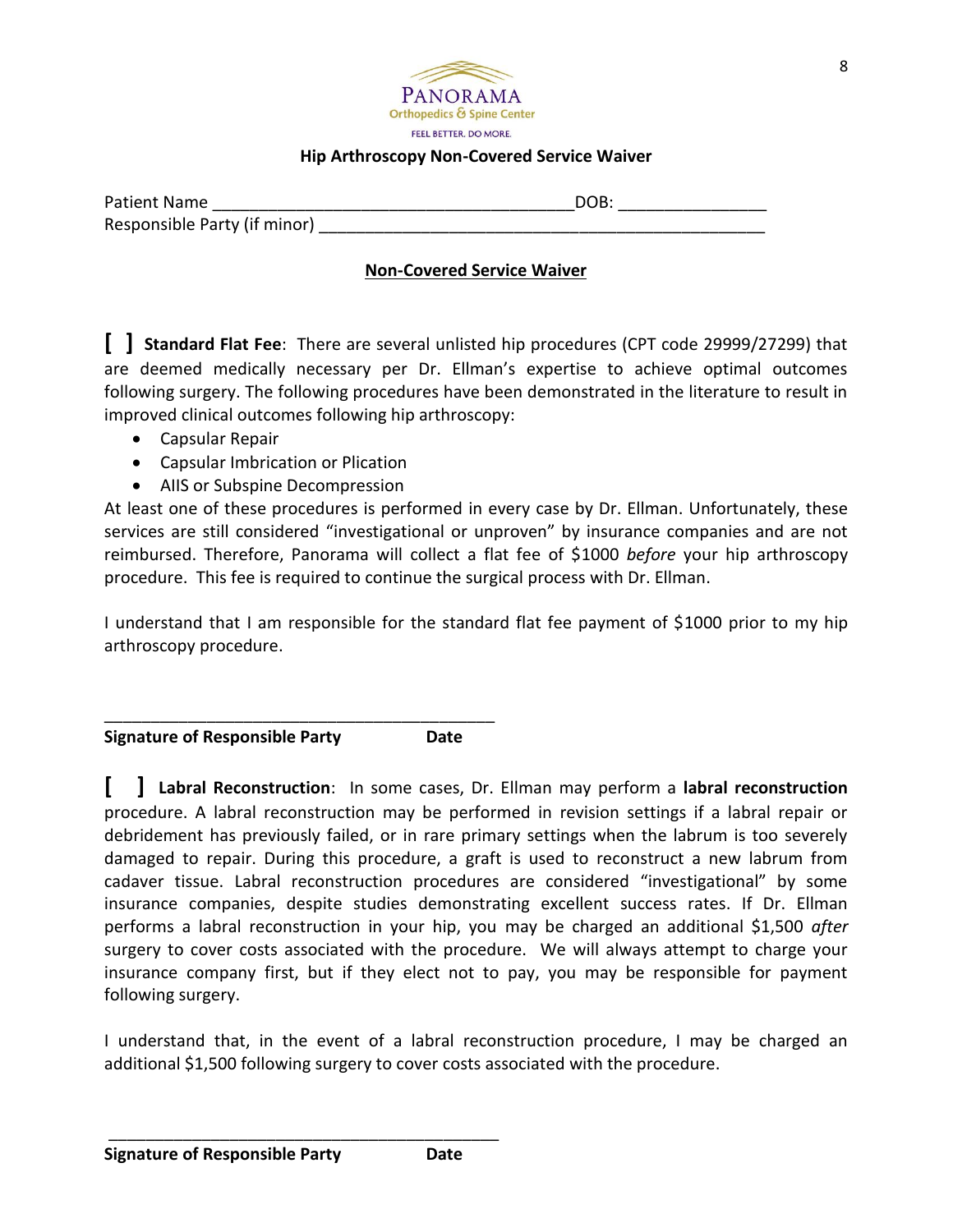

## AN IMPORTANT MESSAGE FROM **DR. ELLMAN**:

| <b>PROMIS Fatigue</b><br>In the past 7 days |                                                           | View form instructions |    |  |
|---------------------------------------------|-----------------------------------------------------------|------------------------|----|--|
|                                             | How much were you bothered by your fatigue on<br>average? |                        |    |  |
| O                                           | Not at all                                                |                        |    |  |
|                                             | A little bit                                              |                        |    |  |
| ⊙                                           | Somewhat                                                  |                        |    |  |
| o                                           | Quite a bit                                               |                        |    |  |
| $\circ$                                     | Very much                                                 |                        |    |  |
|                                             |                                                           |                        |    |  |
| Previous                                    |                                                           | Skip                   | þ. |  |



# **Your Participation Makes a HUGE Difference!** *Please Sign Up and Respond to Patient IQ. Why???*

## **1. Optimization of My Clinical Outcomes**

*I take great pride in tracking and studying my patient outcomes. My goal is to provide you with the best experience possible throughout your journey, but I need YOUR help! By filling out PatientIQ surveys before and after your hip surgery, YOU will help me to become a better surgeon.*

## **2. Research to Improve the Future of Hip Arthroscopy and Sports Medicine**

*With your help of providing data following my surgeries, I will publish literature that will help define the best, most up-to-date practices in the world of hip preservation.* 

PatientIQ is a free service that is offered to every surgical patient in Dr. Ellman's busy hip preservation practice. After signing up for surgery, you will receive an email to sign up for PatientIQ. Please create a username and password to activate your account. PatientIQ helps Dr. Ellman collect patient outcomes before and after each procedure, so please take the time to fill these out, even if it's 1-2 years after your surgery!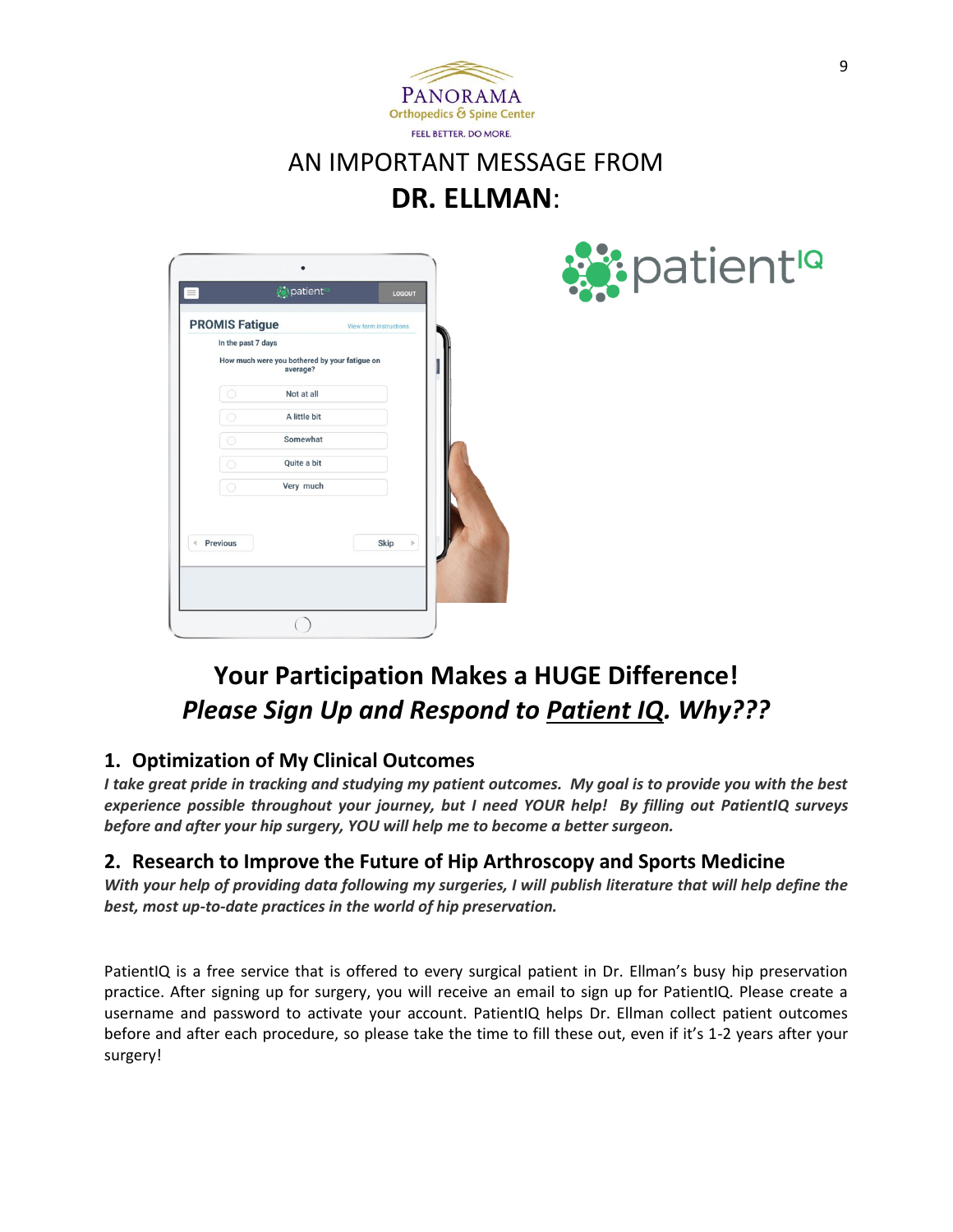

- **Labral Repair**: The labrum is reattached to the acetabulum with suture anchors and stitches are tied to hold it in place and allow for healing.
- **Labral Debridement**: Removal of small frayed edges of the torn labrum by an arthroscopic shaver tool.
- **Labral Reconstruction**: This procedure is performed when the labrum is small, of poor quality, or not repairable. A piece of allograft (cadaver) or autograft is used to replace the damaged labrum. It is held in place with suture anchors along the acetabular rim.
- **Femoroplasty:** An osteoplasty is performed at the head- neck junction of the femur. During this procedure, a motorized burr is used to shave down the bony abnormality and re-create a "normal" shape of the femoral neck.
- **Acetabuloplasty:** A rim trimming procedure is used to address the bony abnormality of the acetabulum (socket) of the hip using a motorized burr.
- **Subspine Decompression:** The subspinous region is the area directly above the rim of the socket. If this region is protruding or larger than normal, it can cause another area of impingement and pain. A burr is used to shave down this area to a normal contour to alleviate pain and impingement.
- **Microfracture:** A microfracture technique is performed to address a cartilage lesion on the acetabulum or on the femoral head. A pic (awl) is used to poke holes in the bone where cartilage is missing, with the goal of allowing bone marrow cells to fill the "pothole" with a blood clot, which will then mature into new cartilage. The clot is delicate and requires minimal weight-bearing and good mobility for proper healing.
- **Chondroplasty:** Minimal cartilage damage is repaired using a motorized burr tool to shave off any frayed or loose edges.
- **Capsular Closure:** In every hip arthroscopy, the capsule must be opened at the beginning of the case to allow for instruments to pass into the joint. At the end of the case, a capsular closure is when the surgeon repairs or closes the capsule to restore normal anatomy of the hip joint.
- **Capsular Plication:** A plication is done in some cases to tighten a loose capsule. During a capsular plication, the capsular tissue is overlapped and closed with sutures to hold the tissues together, adding stability to the joint.
- **Synovectomy**: A synovectomy is performed in patients who exhibit significant inflammation of the lining of the joint. During this procedure a heat probe is used to remove the irritated tissue.
- **Greater Trochanteric Bursectomy:** In this procedure, the arthroscope is inserted into the trochanteric bursa on the outside of the hip joint and a shaver is used to shave and remove inflamed bursal tissue.
- **Iliotibial Band Release:** The Iliotibial band (ITB) is a thick band of tissue that runs from the hip to the knee along the outer side of the thigh. A release is done when the ITB is excessively tight, causing irritation (bursitis) to the outer aspect of the hip.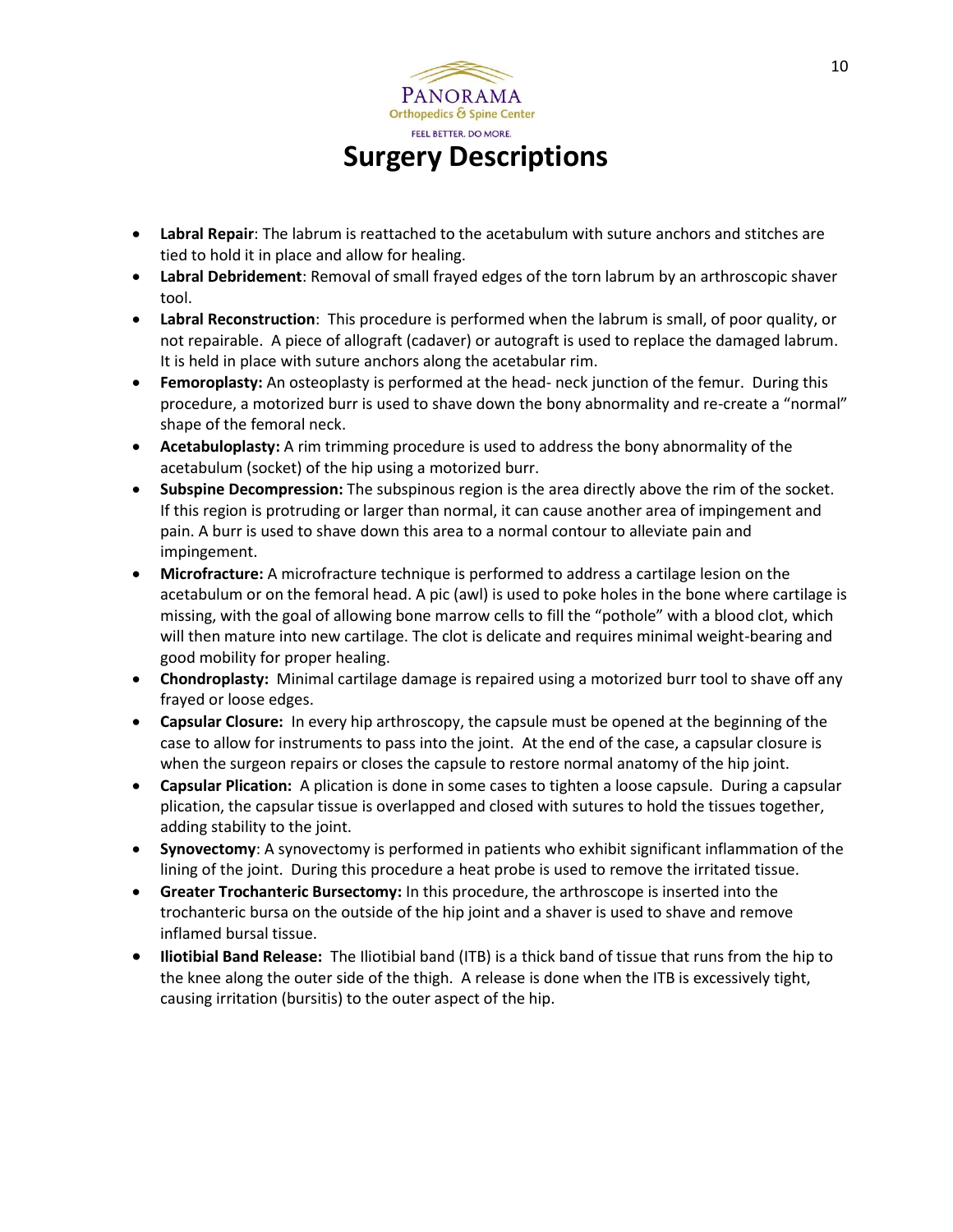

# **Post-Operative Instructions**

## **Prescription Medications**

#### **Indocin/Indomethacin: \*NECESSARY**

- This medication helps to prevent excessive bone growth after surgery, which can occur with any surgery involving the hip joint.
- Take 75 mg tablet take once per day for 5 days in the evening, with food. This medication can cause stomach upset, so be sure to take it with food.
- If you are unable to tolerate this medication, please let the office know so we can put you on an alternative medication. Do NOT take ibuprofen, motrin, advil, aleve, or naproxen while taking this medication.

#### **Protonix (Pantoprazole): \*NECESSARY**

- Take this medication to help with stomach upset due to Indocin postoperatively.
- Take 1 tab (40 mg) daily for 5 days

#### **Aspirin: \*NECESSARY**

- This medication is given to help prevent blood clots after surgery. This may also cause stomach upset so try to take this with food as well.
- Please take 81mg twice daily.
- You will take this medication for a total of 21 days after surgery. Do NOT take ibuprofen, motrin, advil, aleve, or naproxen while taking this medication.

#### **Oxycodone (Optional):**

- This medication is for pain.
- This medication is to be taken AS NEEDED.
- Plan to stay on a scheduled dose of 1-2 tablets every 4 hours for the first 2-4 days after surgery.
- After 2-4 days you should be able to space out or discontinue the medication.
- Do not drive, drink alcohol while taking this medication.

#### **Colace (Optional):**

- Take 1-2 pills throughout the day to prevent constipation, which is common after surgery and while you are taking narcotics for pain control.
- It is normal to take several daysto have a bowel movement after surgery.
- Drink plenty of clear liquids as the anesthesia can cause dehydration and constipation

#### **Flexeril (Cyclobenzaprine) (Optional):**

- Take this medication to help prevent muscle spasm postoperatively.
- Take 1 tab (10 mg) every 8 hours as needed for muscle spasm; do not take more than 30 mg (3 tablets) in one day.

#### **Zofran (Ondanestron) (Optional):**

• This is an anti-nausea medication. Take this AS NEEDED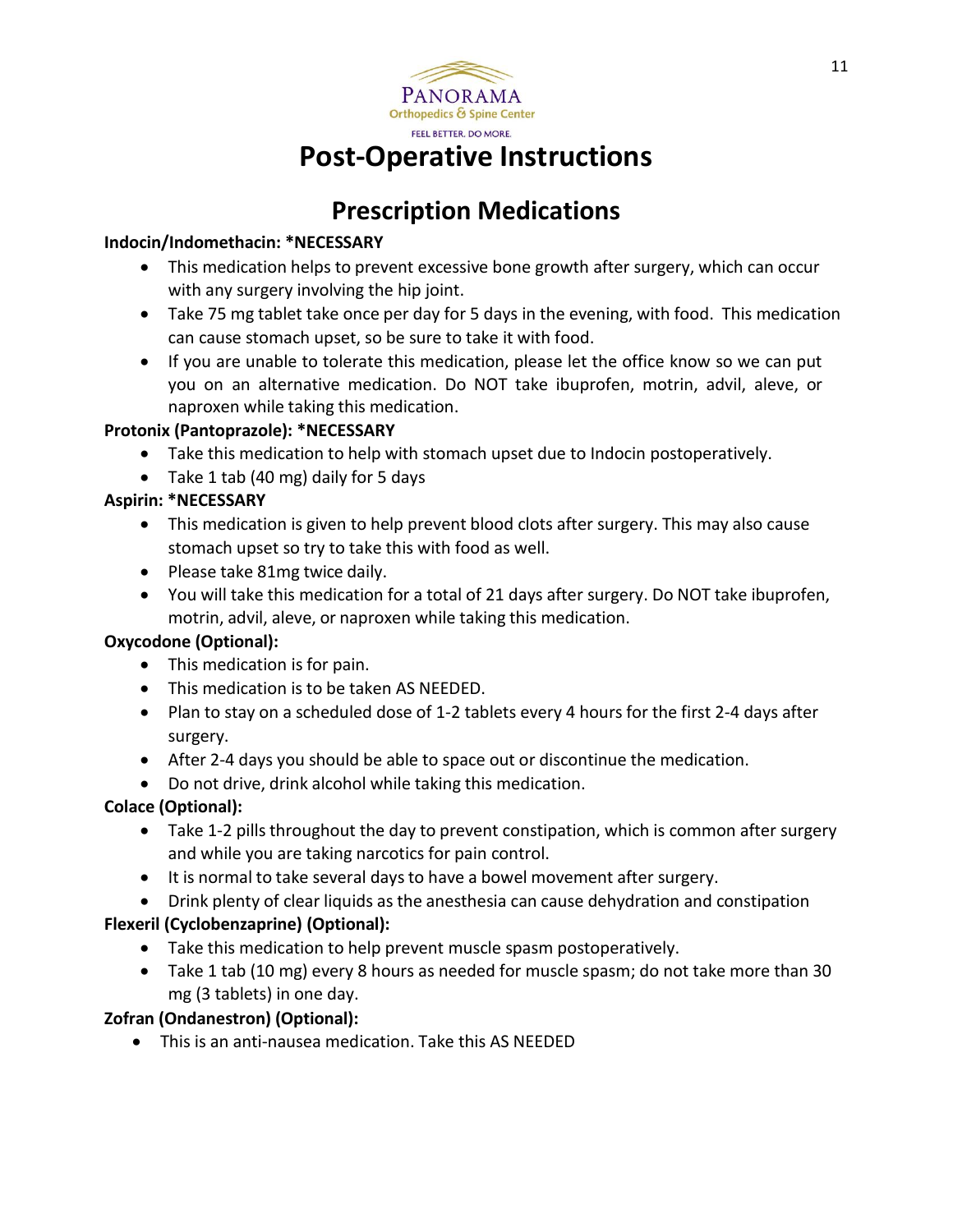

## **General Postoperative Instructions**

## **Wound Care and Showering**

- Leave the surgical bandage on and do not shower for 48 HOURS.
- After 48 hours, remove bandages and gauze, but LEAVE STERI STRIPS (white tape, similar to white band-aids) in place during showers. It is normal to see bloody soaked fluid on the bandages.
- Apply waterproof band-aids to each incision prior to showering. If the wounds get wet while showering, this is OK; however, we prefer to keep the wounds dry during the first 5 days after surgery.
- In between showers, leave open to air with steri strips in place.
- Do not apply lotions or ointments to the incisions.
- Your stitches are absorbable under the skin you will not need stitches removed after surgery.
- Do not soak incisions in any pool/bath water until 3 weeks postoperatively or until your incisions are completely closed.
- Do not allow pets to sit on your lap or sleep in your bed for at least 4 weeks following surgery. Pets may harbor fleas, mites or other organisms that may cause an infection.

## **Physical Therapy**

- Physical therapy should start ideally within the first couple days after surgery.
- If your surgery is on Friday, it is okay to wait until early the following week.
- Choose a PT clinic close to your home so that you are compliant with your program, and schedule your first appointment for the first couple days following surgery (be sure to call and schedule physical therapy PRIOR to your surgery).
- For your first visit, please bring your prescription for physical therapy, provided at your preoperative clinic visit. You and your therapist can access the physical therapy protocol at on our website at **[www.panoramaortho.com](http://www.panoramaortho.com/)** → **Services & Treatments** → **Hip Arthroscopy** → **Therapy & Rehab Protocols (Bottom of Page)** → **FAI PT Protocol.**
- At your first physical therapy visit, your therapist should instruct you on proper weight bearing and teach your family members how to perform passive, light circumduction of the hip.

## **Weight Bearing**

- **You will be PWB (partial weight bearing) flat foot (20 pounds) for a total of 3 weeks. Use crutches throughout this time period while walking.**
- Please walk with your foot flat and mimic normal gait.
- Once you are 3 weeks out from surgery, you may begin to progress your weight bearing slowly as directed by your therapist, unless you undergo a microfracture or labral reconstruction procedure (this will delay the time until you may begin full weight bearing, typically maintaining PWB for a total of 6 weeks following surgery).
- Getting off the crutches takes each patient a different amount of time.
- Don't try to rush yourself to get off the crutches.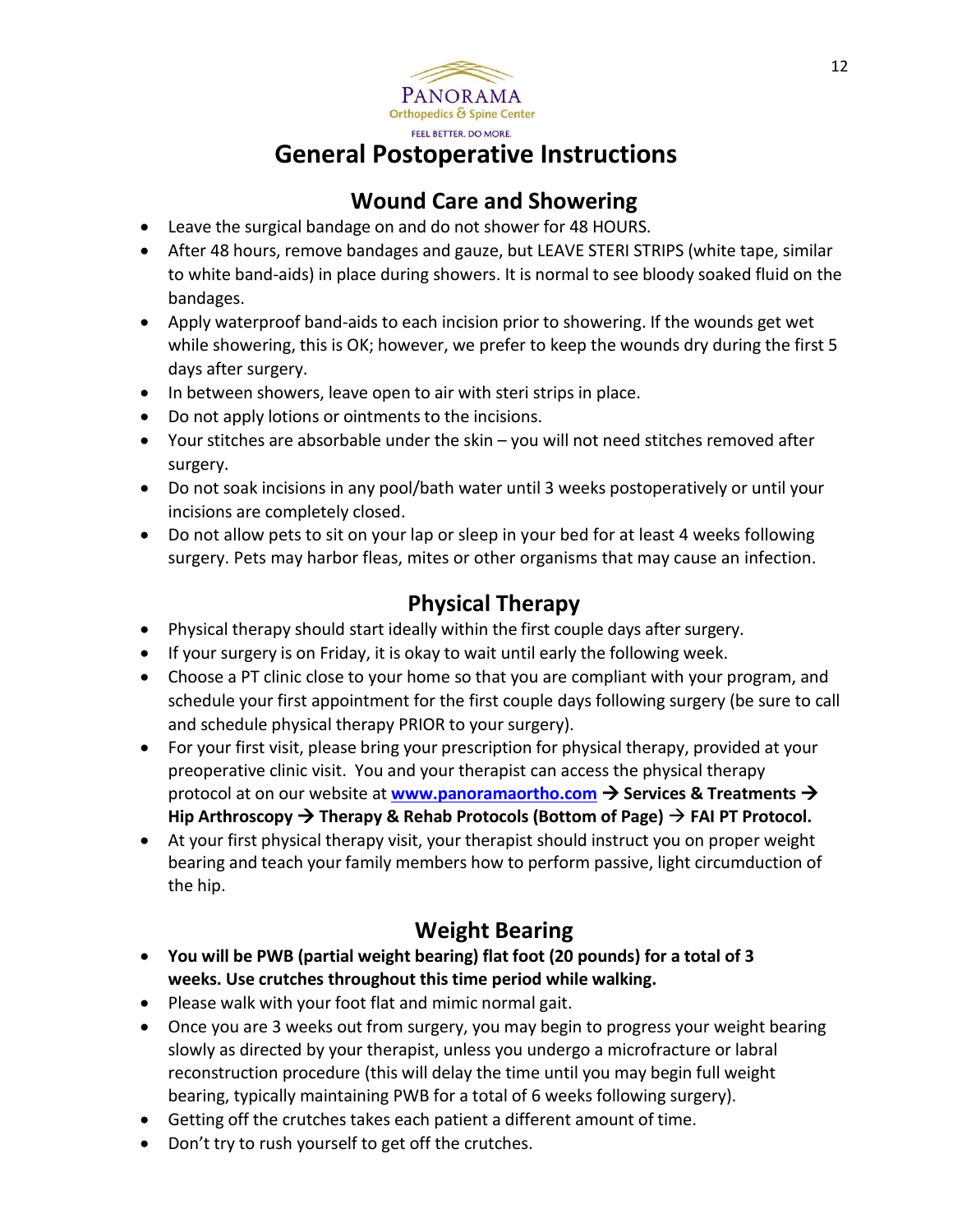

## **Brace**

- You will be fitted for your brace either before your surgical day or on your surgical day. You will receive a phone call from the brace company a couple days prior to your surgery to schedule a fitting. Please try to get fitted for the brace prior to your surgery.
- You will be provided with a hip brace to be worn for the first 3 weeks following surgery, or until you are off crutches (typically 3-6 weeks). Always use crutches while wearing the brace and walk with flat foot weight bearing (20 pounds).
- **Brace Settings**:
	- 0 degrees extension 90 degrees flexion
	- Neutral rotation
	- 10 degrees abduction
- The brace is worn only when ambulating (walking), and is worn on the outside of your clothing. You do NOT need to wear the brace while you are sleeping, on the CPM machine, laying on your stomach, using the upright bike, or icing your hip.
- The purpose of the brace is to prevent hyperflexion and abduction (bringing the leg too close to the chest or bringing the leg too far away from the body).
- The first few days, concentrate on icing the hip and wear the brace when you are up and moving around.
- You can remove the brace for showering and using the bathroom.
- The outside post on the brace should be positioned over the outside of the leg.

## **Ice**

- If using the ice machine, the machine will automatically stay on to provide continuous low temperatures and limit inflammation postoperatively
	- o Use it as much as you like or can tolerate for the first 72 hours.
	- $\circ$  After the first 72 hours, try to use it 4-5 times per day for the first two weeks after surgery.
	- o You do not need it after 2 weeks.
	- o Information about picking up an ice machine is on Page 16 of your hip packet.
	- o Do not wear the brace over the ice machine pad.
- If using simple ice packs, ice the hip as much as you can for the first 72 hours  $-20$ minutes on, 20 minutes off.
	- $\circ$  Ice your hip 4-5 times per day after the first 72 hours.
	- $\circ$  Place the ice onto the hip over a thin layer of clothing or material, but never directly onto the skin.
	- o Use as needed for the first 2 weeks.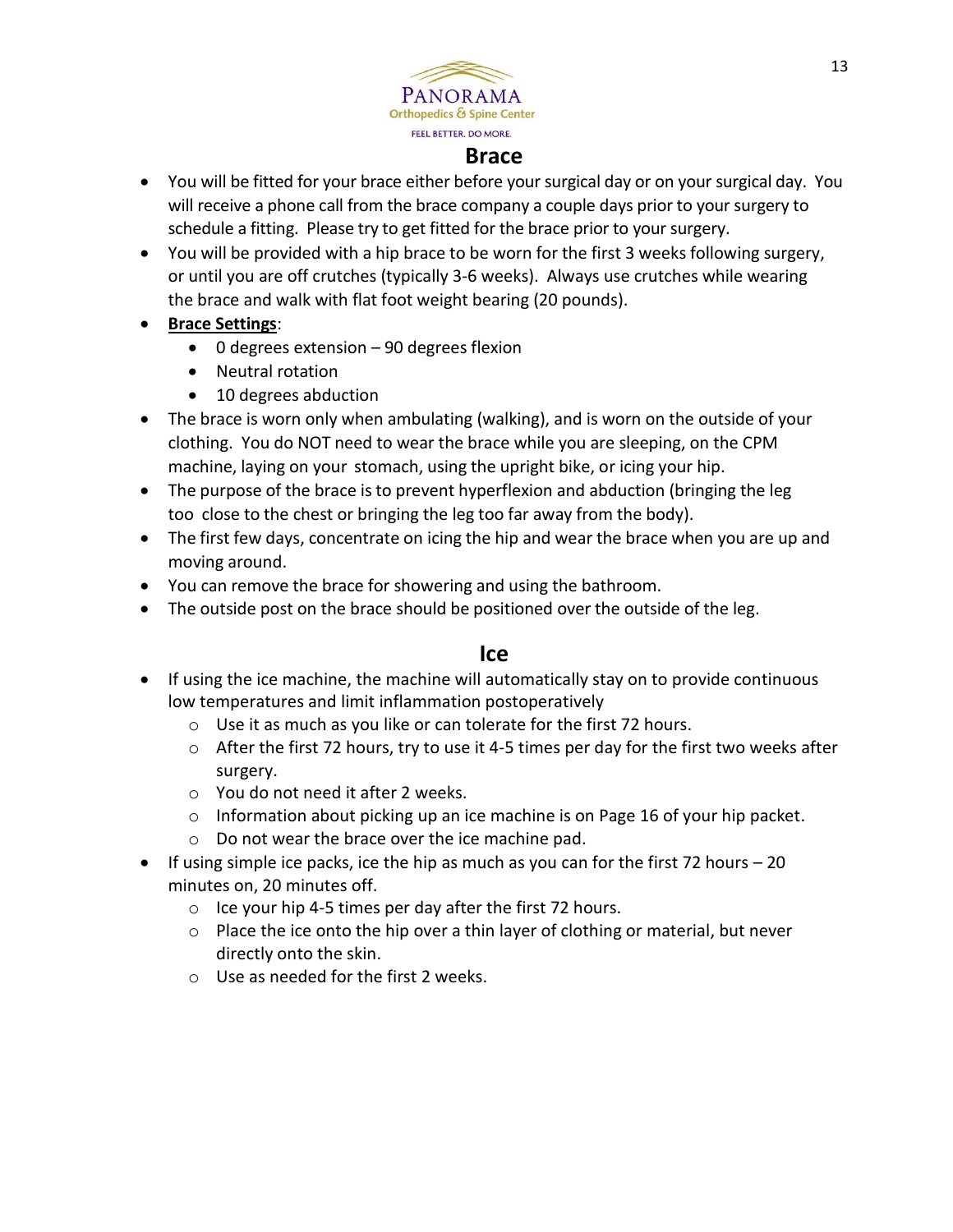

## **Continuous Passive Motion (CPM) Machine**

- The use of CPM has been shown to promote early healing following surgery and decrease the risk of scar tissue or adhesions post-operatively.
- Start on the day/evening of surgery if you have time and feel up to it. However, it is also acceptable to start using the CPM machine the first day after surgery.
- Use this for a total of between 4 and 6 hours per day for a total of 3 weeks.
- You can split up into increments if you get sore/tired. You will need assistance to get into the CPM for the first couple of days after surgery.
- **Settings**: Start with the settings at 20 degrees extension and 55 degrees of flexion
	- Increase by 7-8 degrees per day as tolerated. **DO NOT GO PAST 0-90 DEGREES.**
	- Example: Day 1, 20 of ext and 55 of flexion. Day 2: 12 degrees of extension and 63 degrees of flexion, etc.
- Use for a total of 3 weeks.
- To help in the prevention of lower back pain, try and maintain proper spine alignment while in the CPM; you may roll a towel or use a small pillow behind your lower back.
- If the CPM machine is uncomfortable for you, you can substitute time on the CPM with use of a stationary bike (see below).

## **Biking**

- Gentle, no resistance, upright, stationary biking can begin the day after surgery.
- Do NOT use a recumbent bike! NO Nustep!
- Use non-operative leg to push the operative leg around gently.
- 20 mins on upright bike = 1 hour on motion (CPM) machine.
- You do not have to go out and buy a bike; rather, just use the bike while at PT.

## **Ted Hose**

- You will be given a pair of ted hose (stockings) to wear after surgery. These help in the prevention of blood clots postoperatively.
- Please wear these at all times for the first 2 weeks following your surgery. If they come above your knee to the thigh, you may cut them off so they end below the knee after the first week postoperatively.

## **General Activity Levels**

- It is beneficial to change positions often after hip arthroscopy. Alternate sitting, reclining, and lying down approximately every 30 minutes. Feel free to move around at home as much as you can tolerate, as we do not want the hip to get stiff.
- Spend 1-2 hours per day on your stomach (you can take the brace off for this).
- You will be permitted to drive (automatic transmission) **4 days** after surgery as long as you are not taking any narcotics and you feel comfortable doing so.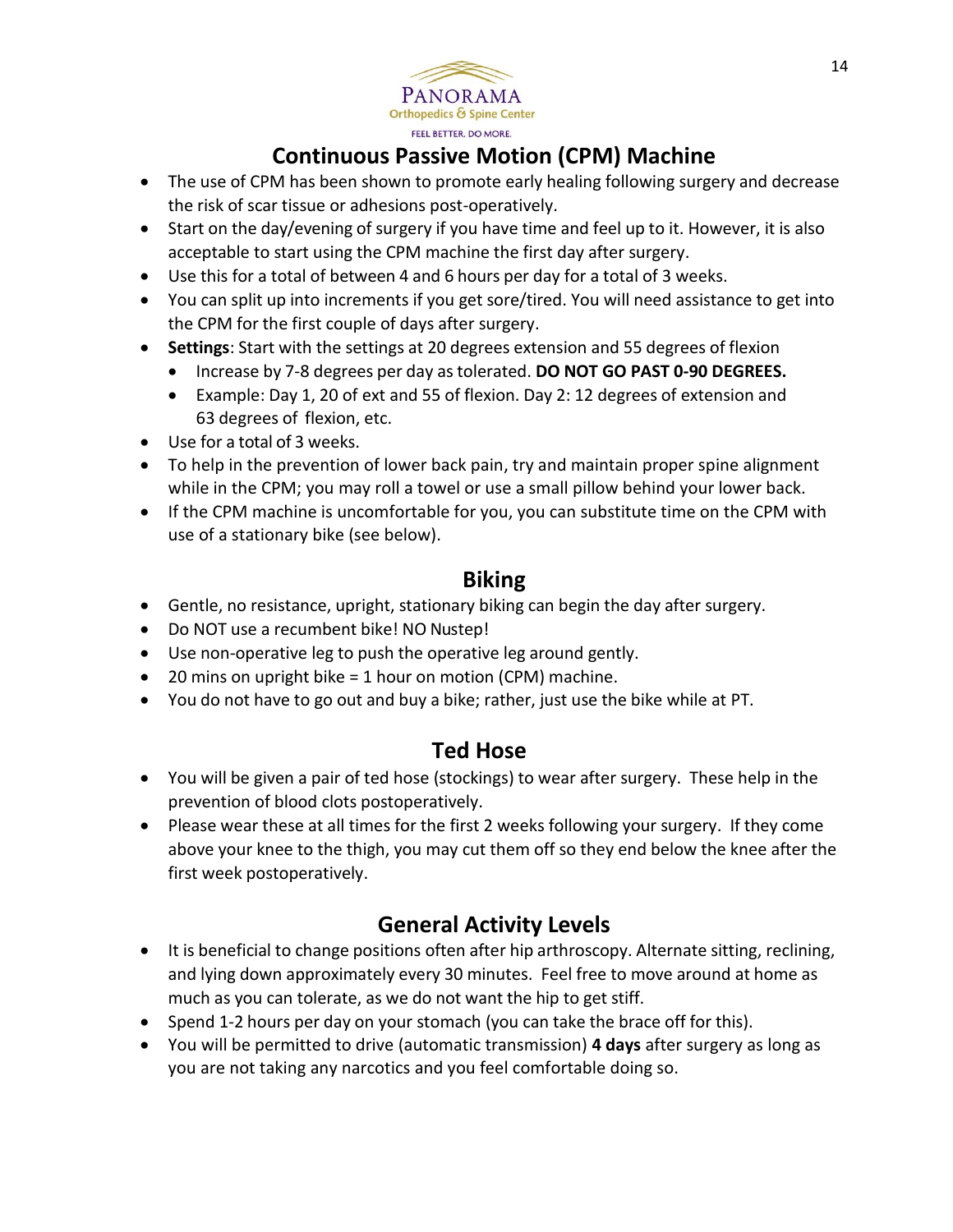

## **Follow-Up**

- A follow up visit will be scheduled with Barbara Wright, PA-C, 10-14 days following your surgery.
- Please call centralized scheduling at 303-233-1223 if you don't have an appointment.
- Routine post-operative follow up appointments will be made 2 weeks, 6 weeks, and 3 months following surgery.

## **When should you Contact the Office**

- You have a fever > 101.4 (a low grade temp is expected after surgery, but let us know if it gets this high!)
- You develop chills or sweats
- You have pus or increasing redness and warmth surrounding the incision sites
- You develop calf swelling or calf pain after surgery
- You experience any chest pain or difficulty of breathing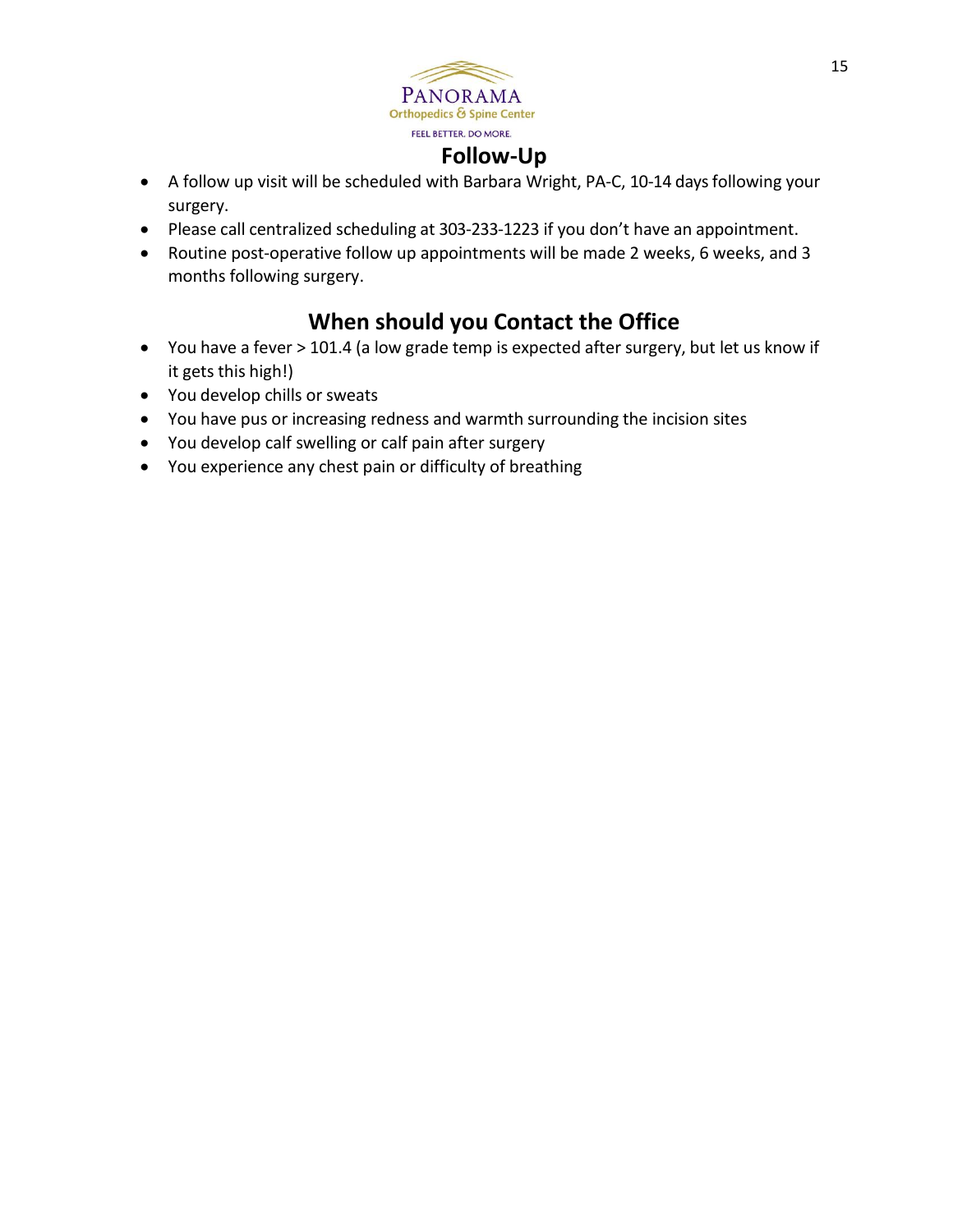

## **Possible Postoperative Complications and Risks**

- **Infection:** The risk of infection is decreased with a sterile operating environment and antibiotics. Starting three days before your surgery, be sure to keep the skin of your hip as clean as possible using soap and water. Following surgery, careful handling of the incision sites reduces the risk of infection.
- **DVT:** Developing a DVT (deep vein thrombosis, aka blood clot) is decreased through instituting early motion (CPM), mechanical means (TED hose) and medications (Aspirin). Following the pre-operative and post-operative instructions will reduce the risk of blood clot formation.
- **Pain:** With any surgical procedure, there is a potential complication of pain. Medication, ice, rest, compression, elevation and therapy reduce post-operative pain.
- **Numbness**: With hip arthroscopy, there is a small chance of numbness of the upper outer portion of the thigh on the operative leg after surgery. This is due to stretching of the lateral femoral cutaneous nerve, a sensory nerve that is close to the surgical area. This nerve may be stretched or bruised during the procedure. This is typical and the numbness should resolve over time.
- **Heterotopic Ossification**: Any time we operate around the hip joint, there is a small chance of heterotopic ossification, which is abnormal bone growth in the surrounding muscles. We give you Indomethacin for the first 5 days after surgery to help prevent this complication. Please make sure to take the Indomethacin after surgery.

**\*\*Dr. Ellman was one of the first surgeons in the United States to begin utilizing post-free distraction during hip arthroscopy. The advantages of this technique eliminate any nerve injury to the groin, including the pudenal nerve and surrounding soft tissues.\*\***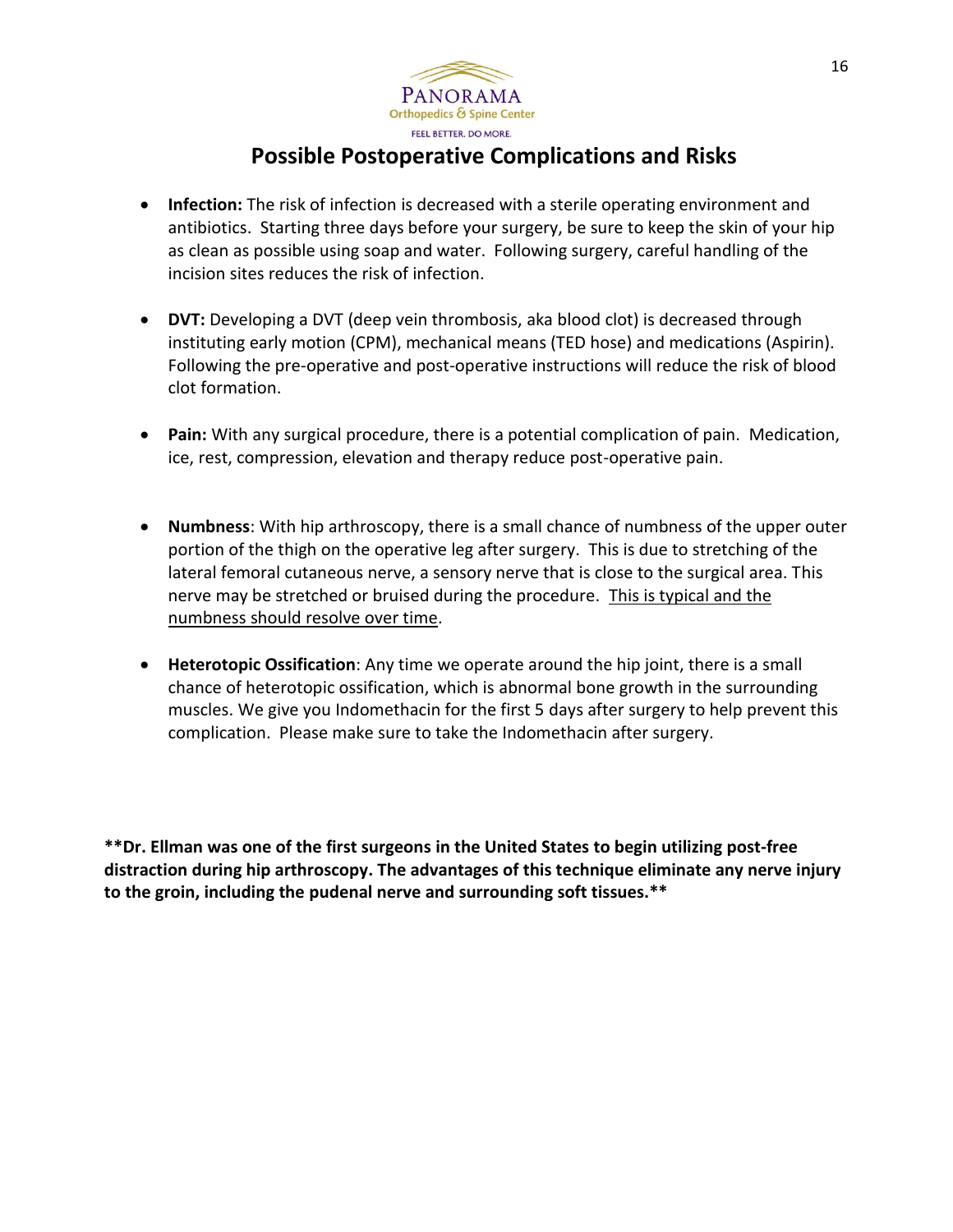



The DonJoy® IceMan Classic3™ delivers continuous cold therapy to help patients and medical practitioners easily manage post-operative pain and swelling, speeding patient recovery and rehabilitation. It provides extended cold therapy for a variety of indications and protocols as directed by medical professionals.

## **\*Please consult our icing instructions for frequency and length of use\***

## **Cost – \$185 + tax (not an insurance covered item)**

Panorama Orthopedics & Spine Center offers the ability to purchase this unit directly from the Medical Supply Shop located inside the Panorama Golden location at:

## **660 Golden Rd., Suite 250 Golden, CO 80401**

No appointment or reservation is needed if picking up in Golden office. Visit us Monday – Friday between the hours of 8am & 5pm. These units are also available for purchase at the front desk of both of our Westminster offices, as well as our Highlands Ranch, Castle Rock, and Summit offices **during clinic hours**. If staff members are working with other patients at the time of your arrival, please anticipate the possibility of a short wait for assistance in purchasing a cold therapy unit at **any** of our offices. Detailed information and instructions will be given at time of pickup.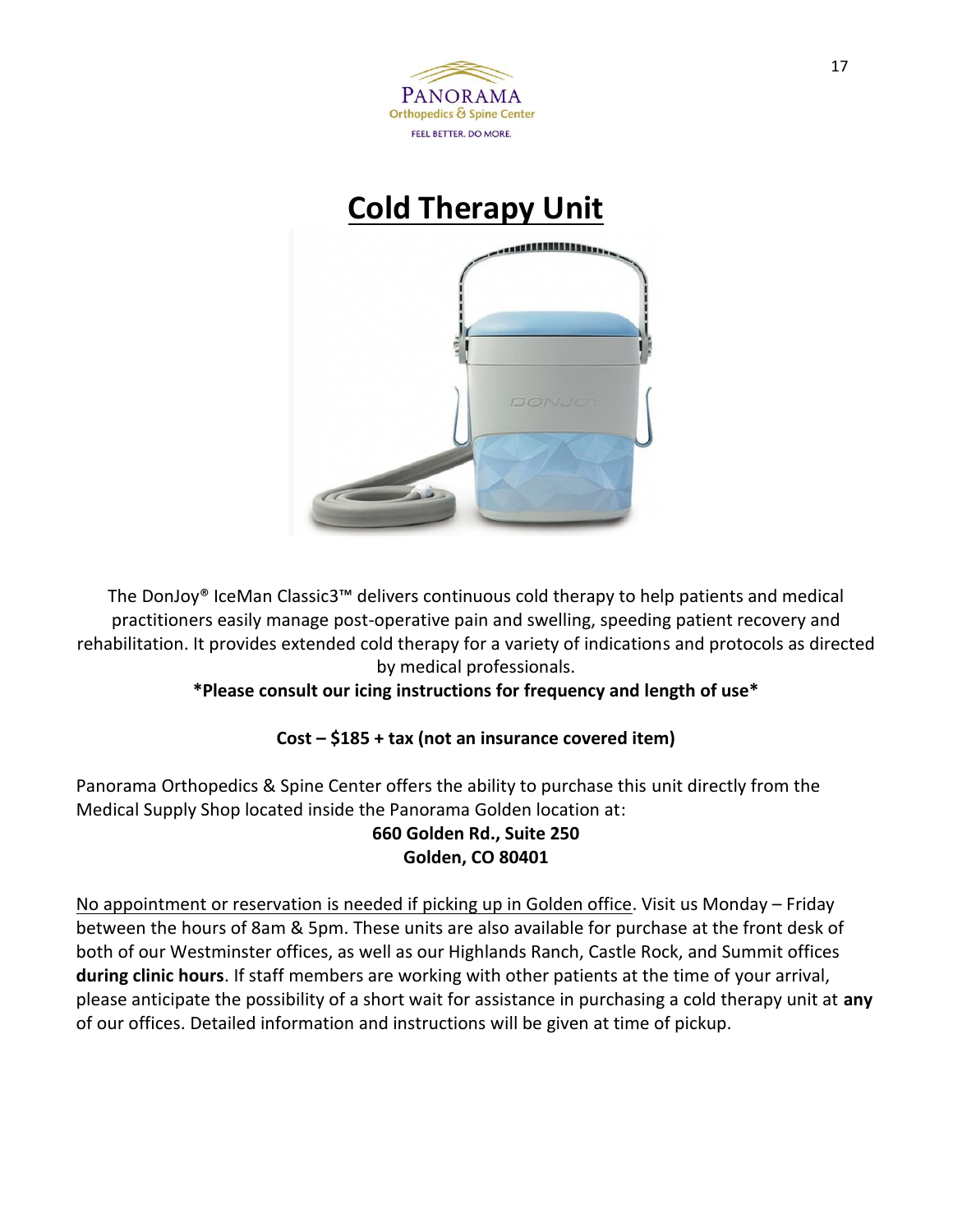

# **Home Exercises before Hip Surgery**

Goals: Increase lower body strength with good core control.

Please see how you feel with these exercises. If something causes discomfort or pain – don't **push through the pain to do it.** 

**PreHab exercises: Page one – Do these 3x10 on each leg daily. All other exercises, start with 1x10, with good form, 2-3 times per week. If pain, or unable to complete without good form, skip that exercise.** 

You can do any exercise you like that causes no pain during or lasting pain the days after the activity.

Do not over-stretch, you can do light stretching – gently holding 3x30 seconds.

**A. Standing Hip Abduction in Internal Rotation:**

**3** *sets / 10 repetitions / Once a day*

Standing on one foot, point opposite toe inward slightly. Maintaining a level pelvis, lift your straight leg out to the side and hold for 2- 3 seconds before slowly returning to start position. Do not lean away from the moving leg. Repeat on both sides.



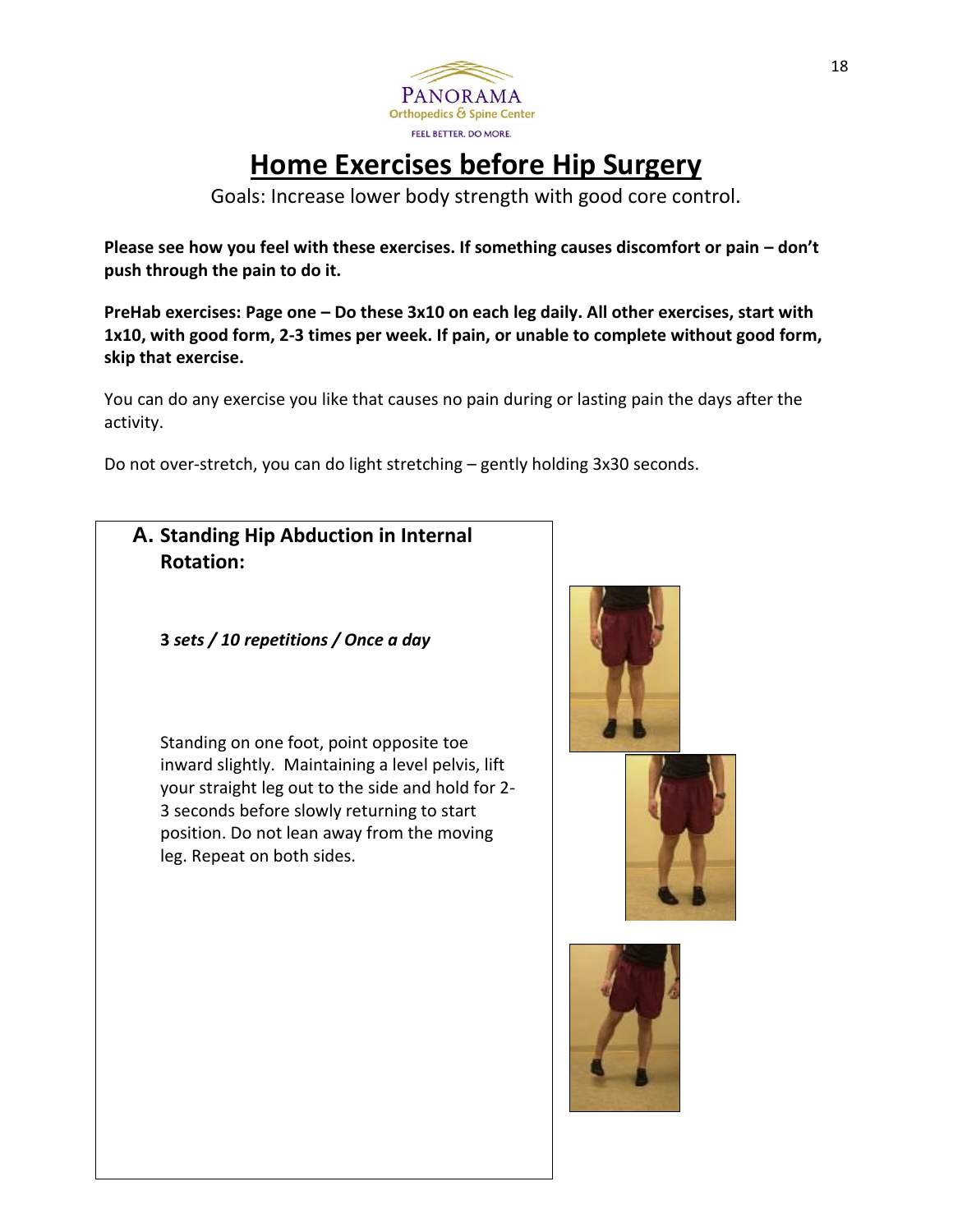

#### **B. Bridges**

 **Choose one exercises per day** *1 set/ 20-30 repetitions / 3 x per week*

> *For each exercise, continue each repetition when able to hold stable AND no pain is felt.*

**Double leg bridge:** Lying on your back place rubber tubing around knees with hip and knees bent. Raise buttocks while keeping core stable then slowly lower.

**Single leg bridge:** Progress to single leg bridging.

**Bridge with shoulders on Ball:** Progress to laying with shoulders on ball and feet on floor then lowering and raising your buttocks.

**Bridge with single leg:** Progress to lifting one leg by extending the knee then perform with the other leg. Do not go up and down with the hips.











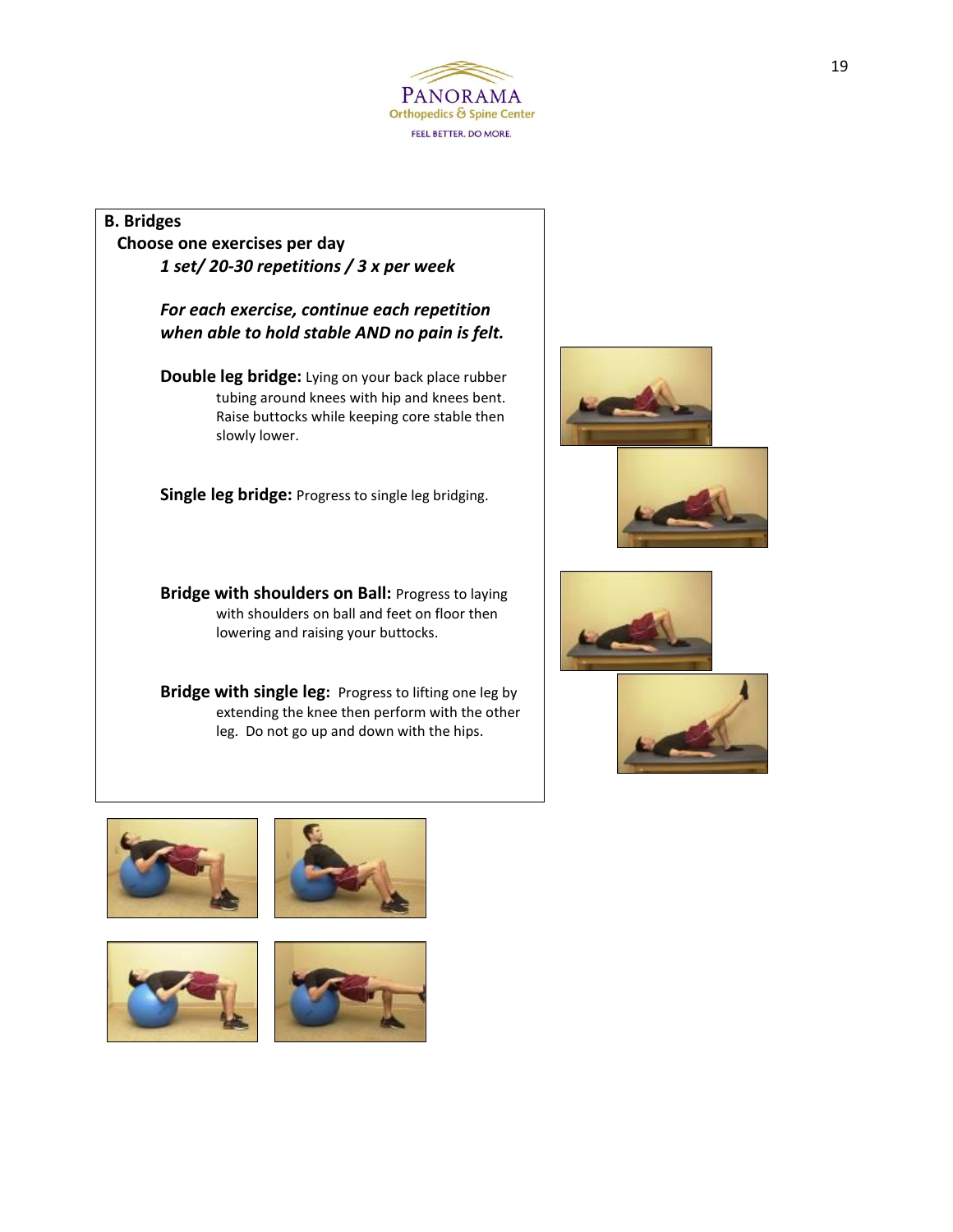

#### **C. Sidelying Glut Medius Clams:** *1 set/ 20-30 repetitions / 3 x week*

*Please avoid sidelying straight leg raises as the joint reaction force is greater in this position (clams, as pictured, are okay to perform)*

#### **Neutral Hip Clams:**

Laying on your side, hips **straight** and knees bent to 90 degrees. Engage TA & squeeze glute to raise top knee without shifting pelvis, heels remain together throughout. Do not allow spine to collapse to table.



**Hip Extensions**: Keeping chest flat on table, engage TA, then squeeze glute and lift heel toward the ceiling, Keep hips touching table. Repeat twenty times.



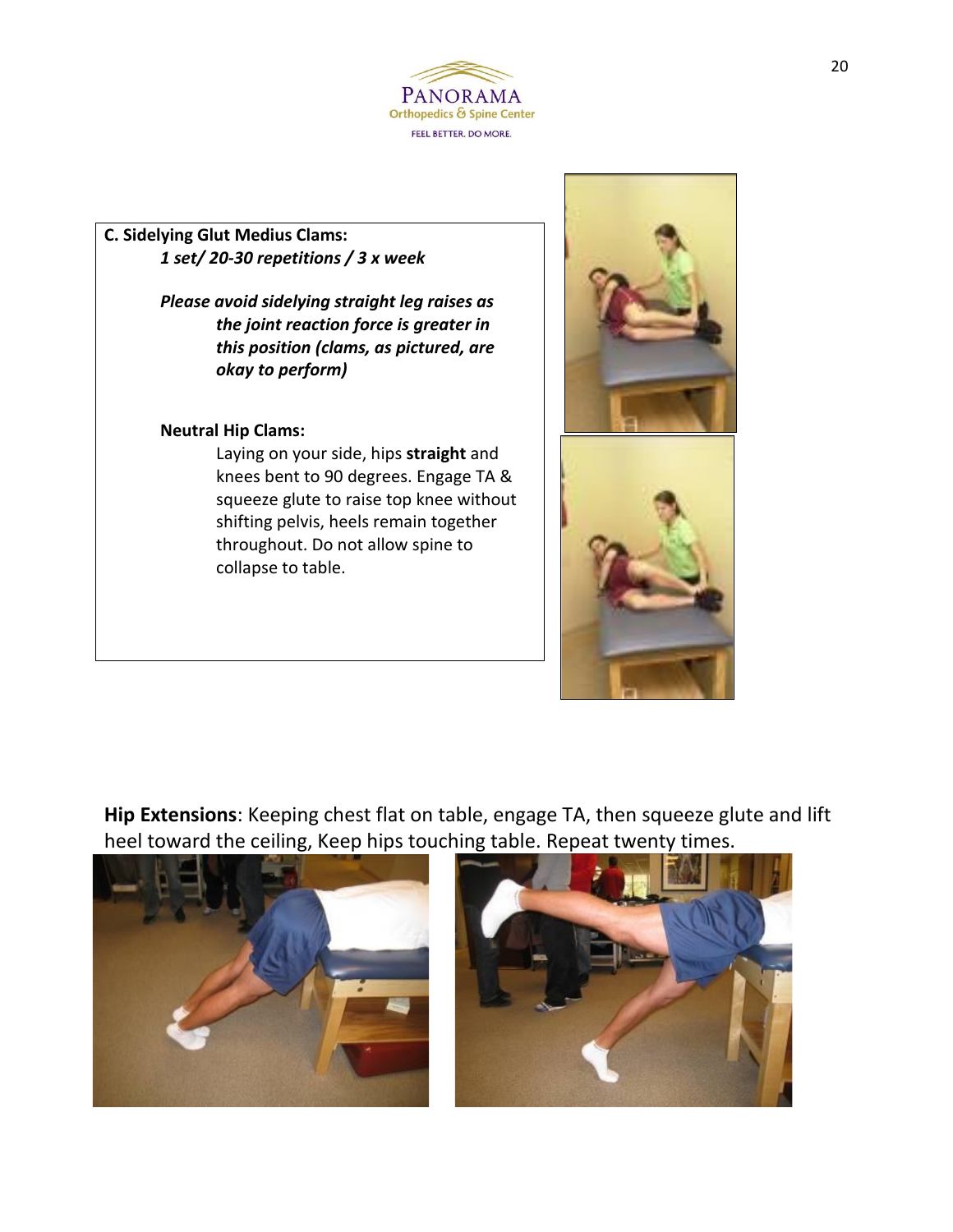

**Romanian Dead Lift:** Keeping knee straight, reach down toward the floor as you lift one leg toward the ceiling. With a flat back, reach down until feeling a light stretch in the hamstring, stand up tall to return to start position**.** 



**Double Leg Squats:** Start standing with feet shoulder width apart, bend at the knees – sitting back as if into a chair, to 60°. Do not allow knees to go past toes**. 3 x 30**



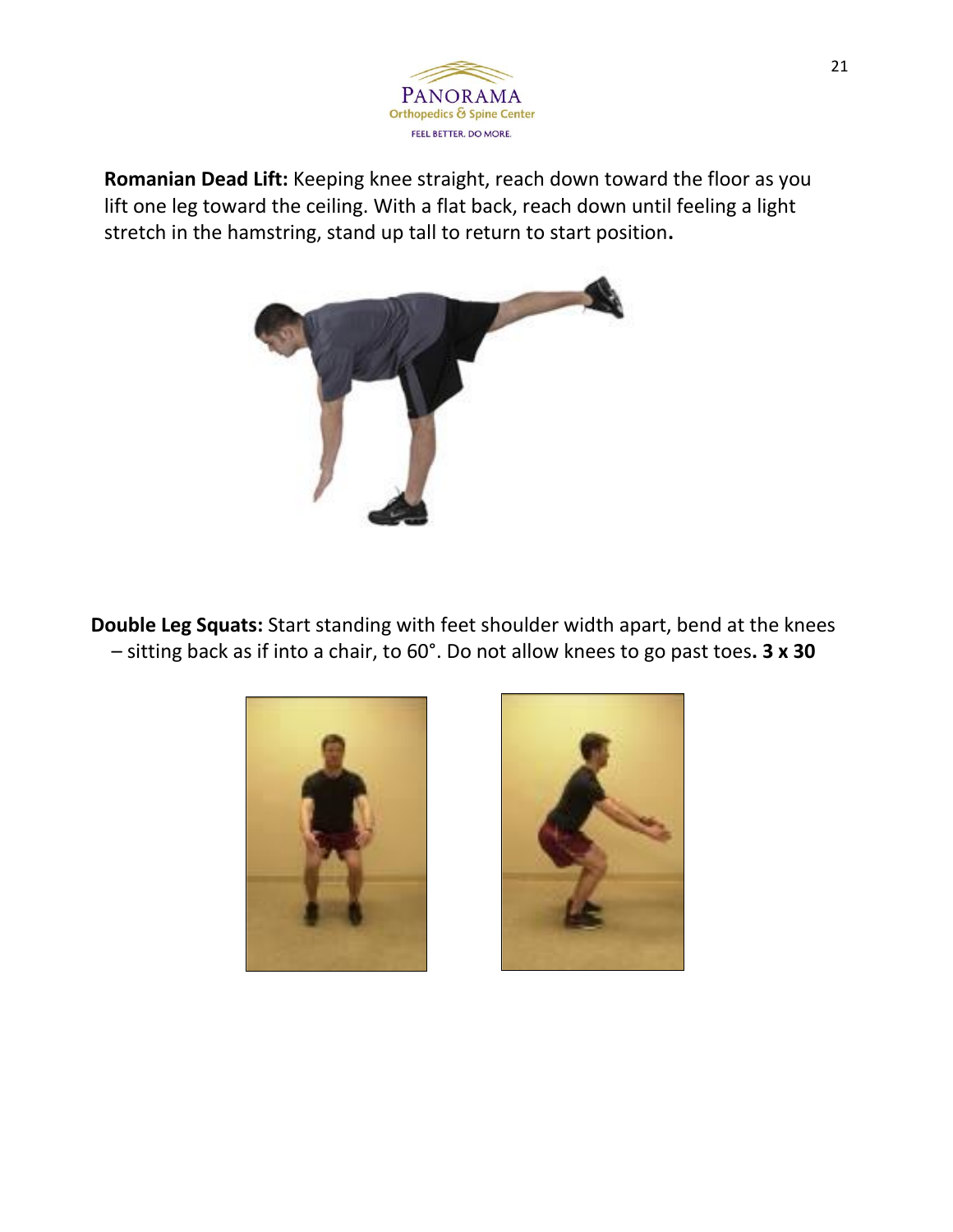

**Bridge with Ball (heels on ball)** Keep TA drawn in, slowly lift up hips and keep them even & controlled throughout motion. **Repeat for ten repetitions**



**Bridge with Ball to Hamstring Curl -** Dig heels into the ball and pull heels toward buttocks, keeping hips high and controlled. **Repeat for ten repetitions**



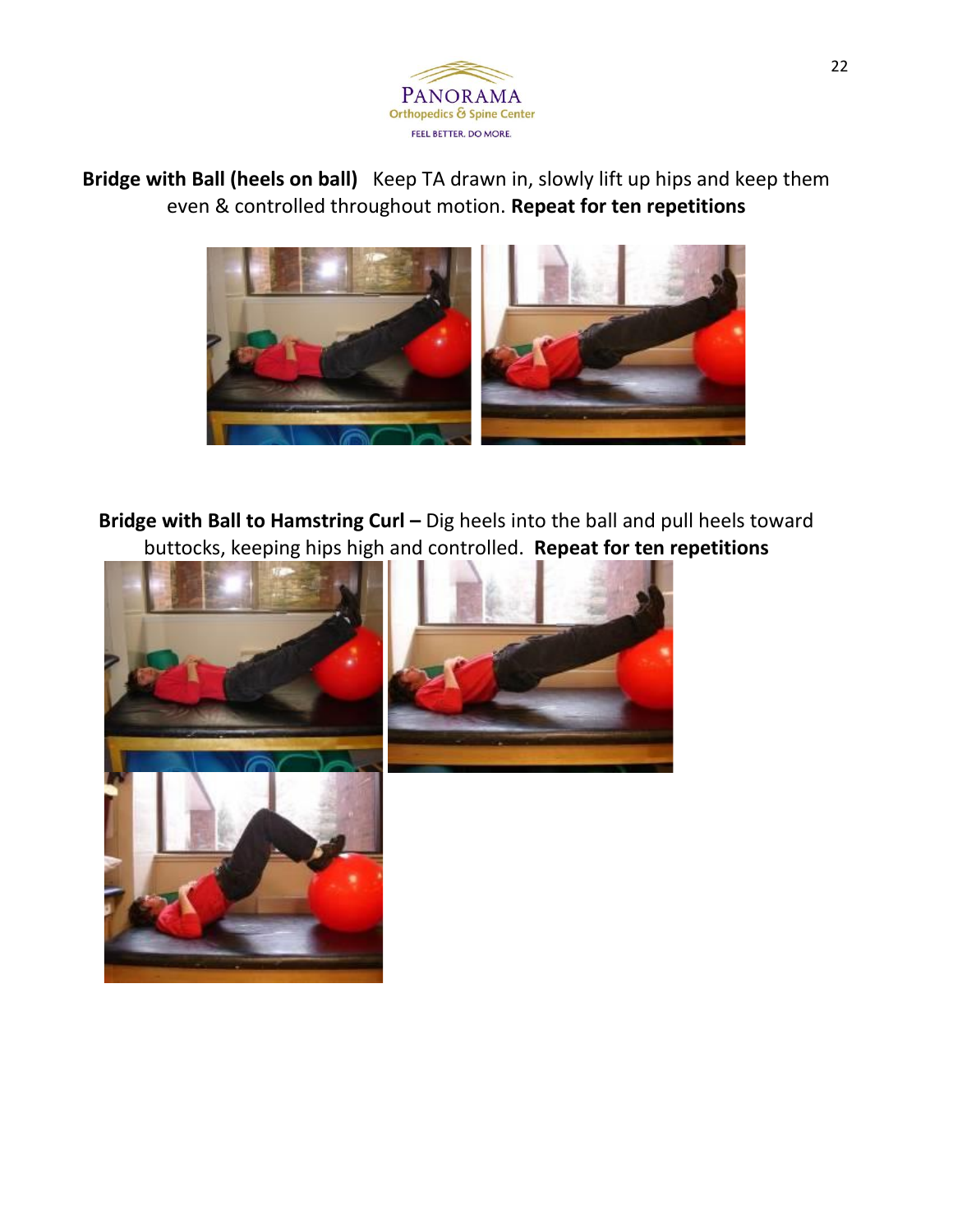

**Toe Bridges.** Keep TA drawn in, slowly lift up hips and keep them even & controlled throughout motion. **Repeat for ten repetitions**



 **Be well,** 

Stay active – and keep moving!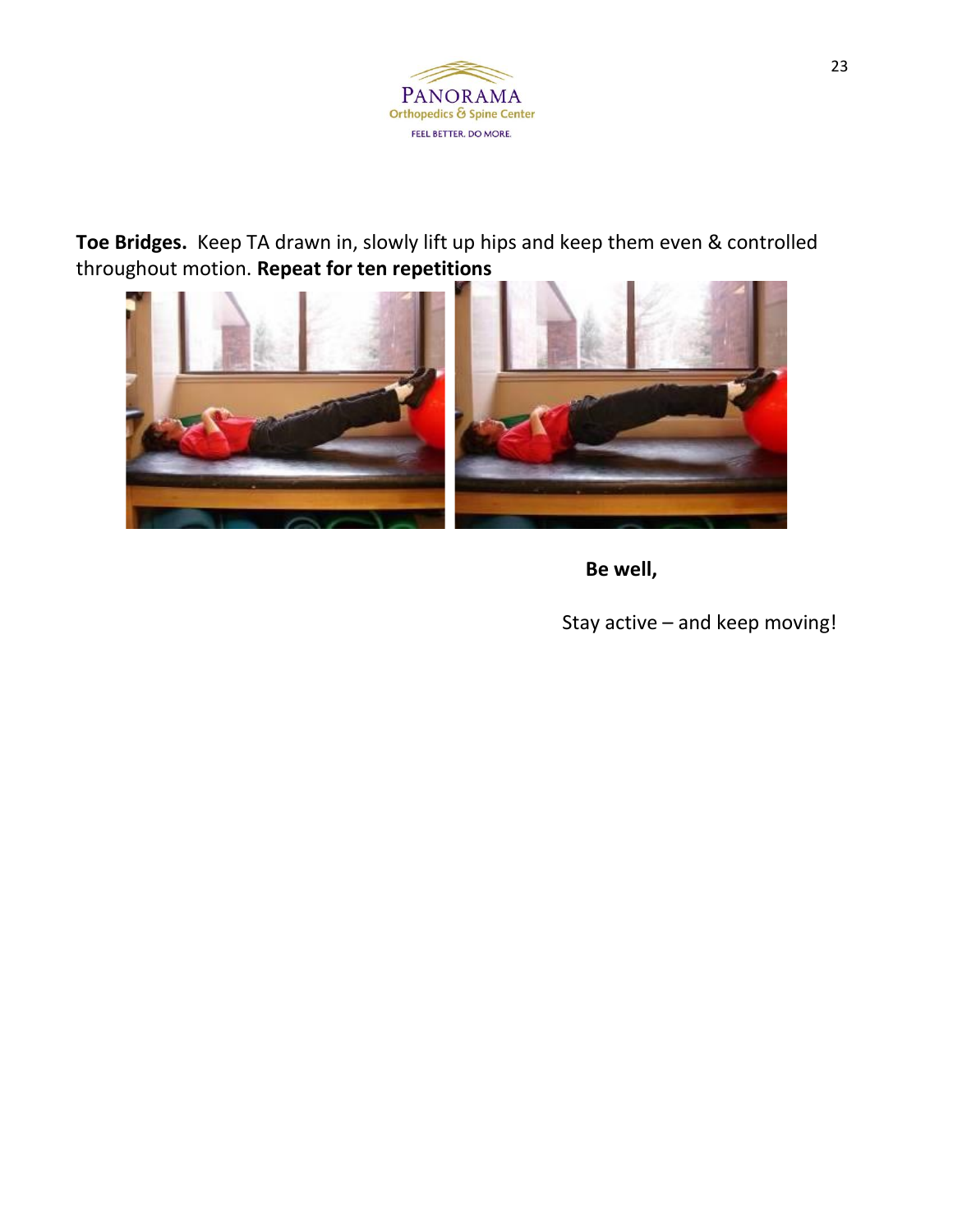

**The Basics Hip Labral Tear**



© Alila Medical Media - www.AlilaMedicalMedia.com

- The labrum, because of its function in distributing weight-bearing forces, is susceptible to injury from forces that occur with twisting, pivoting, and repetitive impact.
- Labral tears may result from femoroacetabular impingement (FAI), and may not be associated with a specific traumatic event.
- Due to its nerve innervation, an isolated labral tear can result in pain.
- Labral tears can cause micro-instability of the hip joint, leading to increased stresses between the femur (ball) and acetabulum (socket), which can lead to cartilage damage and progression of arthritis.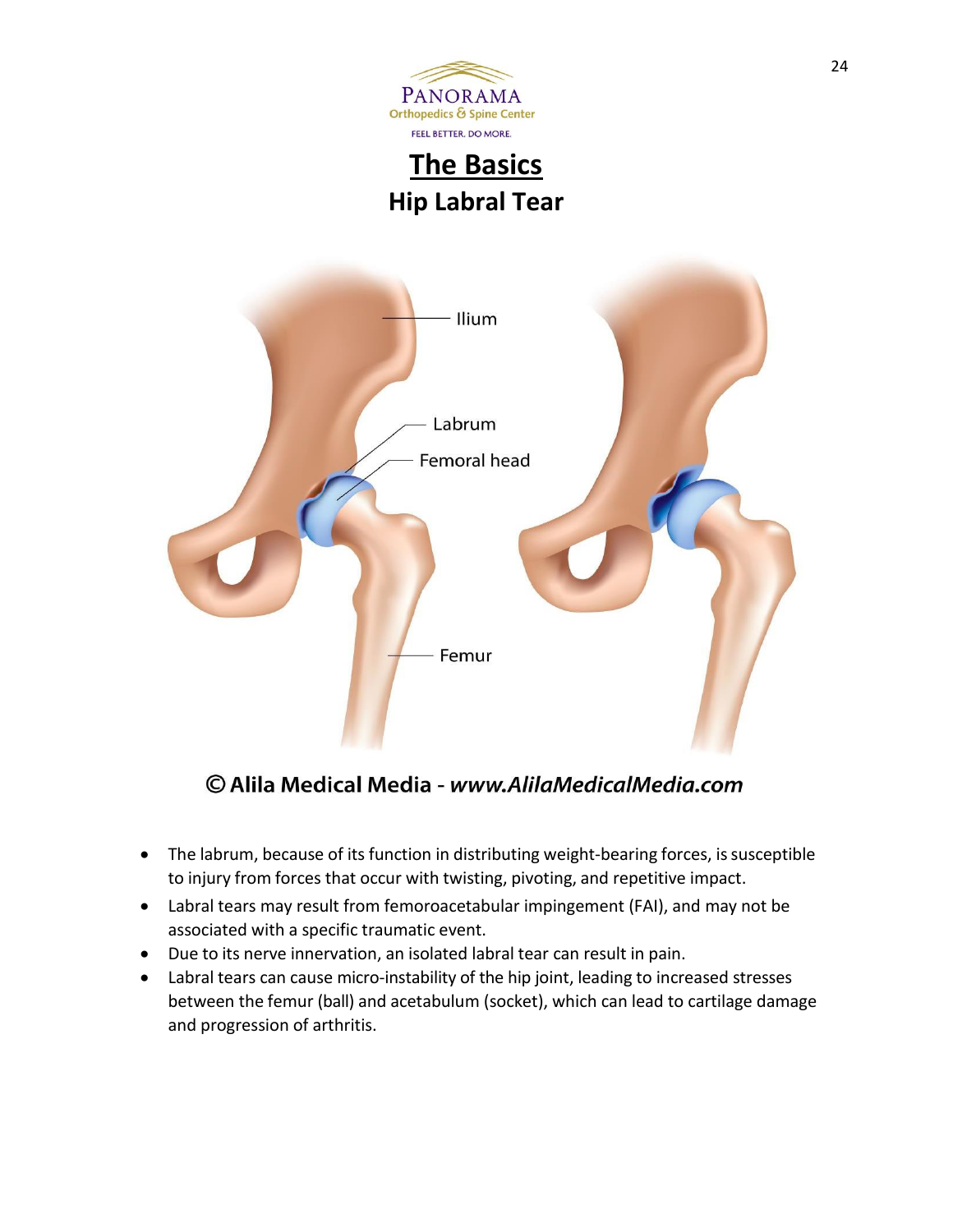

## **CAM Impingement**

# Normal

# Cam



- Cam impingement occurs when the femoral head has an abnormally large radius, or an abnormal "bump" of extra bone, with a loss of the normally round shape of the femoral head.
- With a CAM lesion, the "ball" part of the "ball and socket" joint takes on more of an oval shape rather than a circle, and can cause impingement or pinching against the labrum.
- This may occur due to genetic factors or acquired factors, such as abnormal closure of the femoral head growth plate during adolescence, especially in youth athletes.
- This may lead to abnormal contact between the ball and socket, especially with certain ranges of motion, causing damage to the labrum and joint surface.
- With repetitive motion, CAM femoroacetabular impingement (FAI) may result in labral tears and articular cartilage injury.
- Cam impingement has approximately a 3-to-1 predilection for males over females.